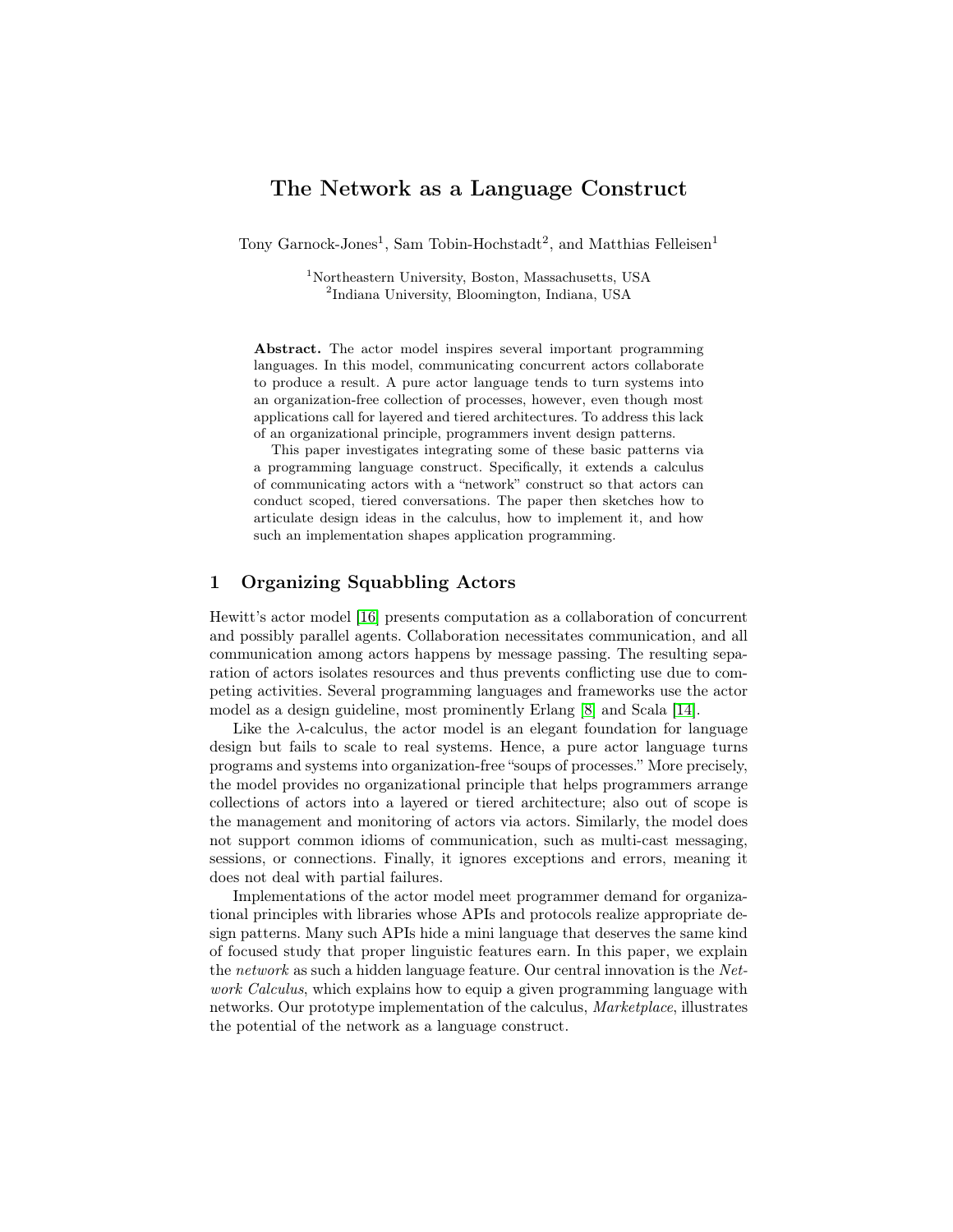# 2 Our Model of Actors

While Agha et al. [1] present an elegant operational semantics as a verification framework for imperative actors, our goal is to create a calculus of actors to articulate a language design idea. Specifically, we wish to show how to construct an actor language from an arbitrary base language via the addition of a fixed communication layer. To this end, we make the state of actors explicit, require their specification as a state-transitio[n](#page-1-0) function, and demand that they interact exclusively via messages—not effects. This strict enforcement of the messagepassing discipline does not prevent us from using an imperative base language, as long as its effects do not leak. In other words, the base could be a purely functional language such as Haskell, a higher-order imperative language such as Racket, or an object-oriented language such as JavaScript.<sup>1</sup>

The abstract syntax of our calculus is straightforward:

| $C=[\overline{\alpha}\ \overline{A}]$   | $C_O = [A_O]$                      | (Actor Configurations) |
|-----------------------------------------|------------------------------------|------------------------|
| $A=x:\Sigma$                            | $A_O = x : \Sigma_O$               | (Actors)               |
| $\Sigma = \overline{a} \triangleleft B$ | $\Sigma_Q = \cdot \triangleleft B$ | (Actor States)         |
| $B = f; u$                              |                                    | (Simple Behaviors)     |
| $a = \alpha \mid A$                     |                                    | (Actions)              |
| $\alpha = \langle x, v \rangle$         |                                    | (Events)               |
| $v = u \mid x \mid v, v$                |                                    | (Message Values)       |

We use  $\bar{p}$  to denote a queue of ps. The xs in this grammar are drawn from an unspecified set of names or atoms;  $u$  ranges over base language values.

An actor configuration C consists of some actors A and a queue  $\overline{\alpha}$  of pending events. An actor is a named  $(x)$  state that combines a behavior B with a queue  $\overline{a}$  of pending actions. A behavior B pairs a function f with a state value u, both from the base language. We use  $A<sub>O</sub>$  to denote the set of *quiescent* actors, i.e., those with an empty queue of pending actions; a quiescent configuration  $C_Q$  has no pending events and all its actors are quiescent. Our actors may perform one of two actions: sen[d a](#page-1-1) message or create another actor. The latter is specified as  $x : \Sigma$ , i.e., a complete actor, while  $\langle x, v \rangle$  denotes a request to send message v to the actor named x. On receipt of a message, actor x computes the actions  $\bar{a}$  it wishes to perform.

<span id="page-1-1"></span><span id="page-1-0"></span>This response computation makes up the complete interface between the base language and the communication layer.<sup>2</sup> The interface consists of an  $interp_0$ function, which interprets an actor-level event  $\alpha$  and yields actor-level actions  $\overline{a}$ :

$$
\mathit{interp}_0 : f \times \alpha \times u \to \overline{a} \times u
$$

<sup>&</sup>lt;sup>1</sup> In fact, each base actor could in principle use a different language, turning the network calculus into a semantics of middleware.

<sup>2</sup> The traditional actor model includes a become primitive, updating an actor's code and its state simultaneously. Such a primitive would require that the interpretation function delivers actions, a state, and a state-transformation function, i.e.,  $f \times \overline{a} \times u$ .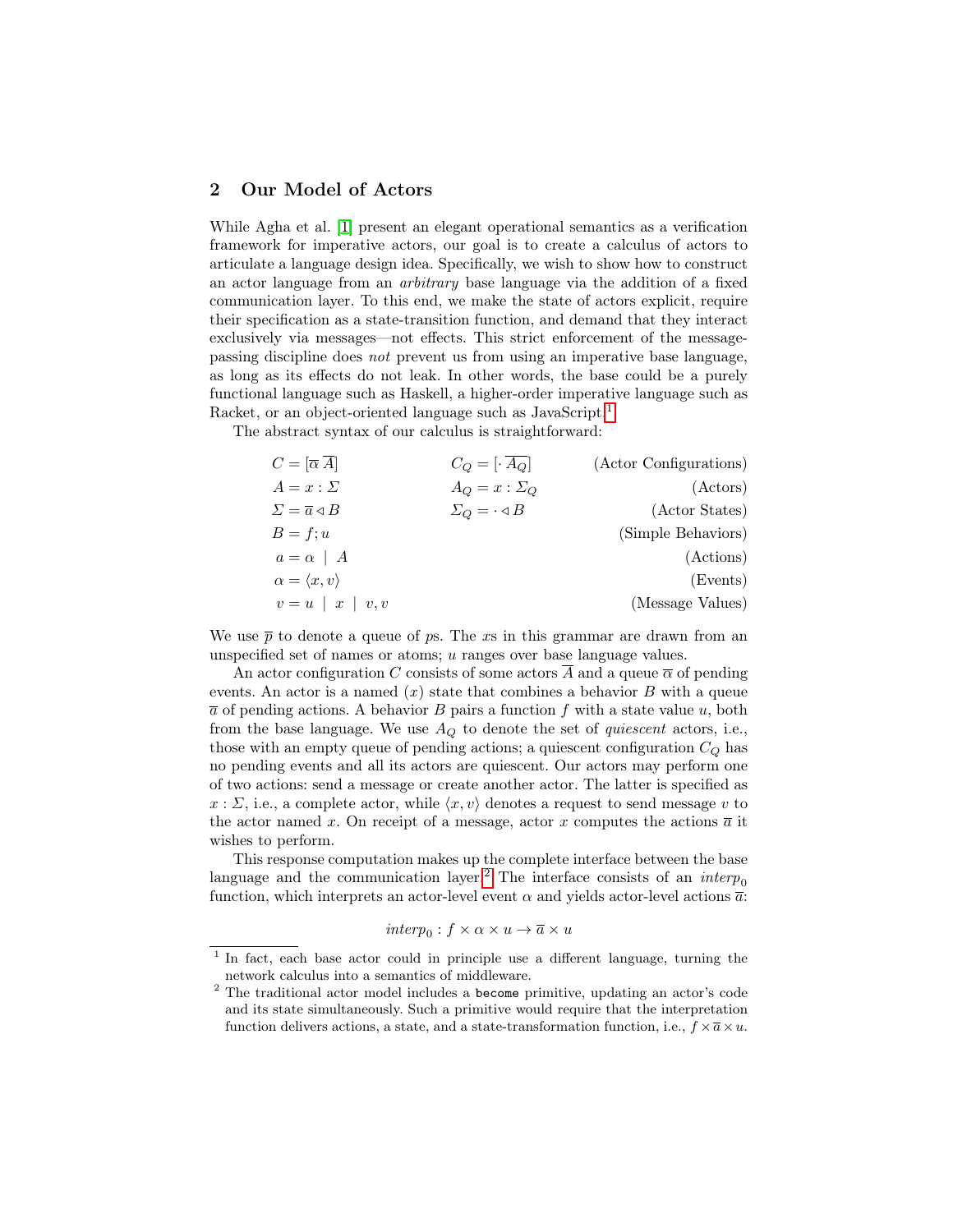The base language itself must also include facilities for analyzing and constructing representations of network-level events and actions, respectively.

We can now formulate the dispatch rule for communicating actors:

$$
\frac{\overline{A_Q \stackrel{\alpha}{\longrightarrow} A'}}{[\alpha \overline{\alpha}_0 \overline{A_Q}] \longrightarrow [\overline{\alpha}_0 \overline{A'}]} \text{ (dispatch)}
$$

To keep the interactions between the base and the network simple, the dispatch rule fires only when all the configuration's actors are quiescent. It relies on an event-indexed family of relations  $\stackrel{\alpha}{\longrightarrow}$  that dispatch events  $\alpha$  to actors:

$$
\frac{interp_0 f \alpha u = (\overline{a}, u')}{x : \neg f; u \stackrel{\alpha}{\longrightarrow} x : \overline{a} \triangleleft f; u'} \alpha = \langle x, v \rangle \qquad \qquad \overline{x : \Sigma \stackrel{\alpha}{\longrightarrow} x : \Sigma} \alpha \neq \langle x, v \rangle
$$

Since the dispatch rule adds actions to an actor's queue, we need two additional rules to interpret these actions:

$$
[\overline{\alpha} \quad \overline{A_Q} \ (x : \langle y, v \rangle \overline{a} \triangleleft B) \ \overline{A}] \longrightarrow [\overline{\alpha} \langle y, v \rangle \quad \overline{A_Q} \ (x : \overline{a} \triangleleft B) \ \overline{A}] \tag{send}
$$

$$
[\overline{\alpha} \quad \overline{A_Q} \ (x : A_{new}\overline{a} \triangleleft B) \ \overline{A}] \longrightarrow [\overline{\alpha} \qquad \overline{A_Q} \ (x : \overline{a} \triangleleft B) \ \overline{A} \ A_{new}] \qquad \text{(spam)}
$$

Due to their syntactic constraints, dispatch and interpretation alternate, and messages sent by any given actor are received by peers in order.

While *spawn* is semantically straightforward, users of the model have a pragmatic hurdle to overcome if they wish to ensure uniqueness of actor names in a configuration. They may choose to use a "name-factory" service, to preallocate names, [or a](#page-19-0)ny other of a wide range of appropriate strategies. Unique naming in a distributed setting is a well-known thorny issue, and it is one of our motivations in separating actor naming and addressing from actor identity below.

In our calculus, actors do not block; they remain responsive to inputs. Traditional behaviors such as "nested receive" and mailbox filtering are still expressible using well-known techniques [18].

Our actor calculus satisfies basic correctness theorems. First, the communication layer does no[t ad](#page-19-1)d any errors. Second, it is deterministic.

**Theorem 1 (Soundness).** If interp<sub>0</sub> is total, an actor configuration C is either quiescent or there exists  $C'$  such that  $C \longrightarrow C'$ .

Proof (Sketch). The lemma is a reasonably standard "progress lemma" and follows from a conventional proof approach [32].  $\Box$ 

**Theorem 2 (Determinism).** For any actor configuration  $C$ , there is at most one C' such that  $C \longrightarrow C'$  (modulo systematic actor renaming).

Proof (Sketch). The lemma is a conventional diamond lemma and follows from an inspection of all possible critical pairs in the reduction relation.  $\Box$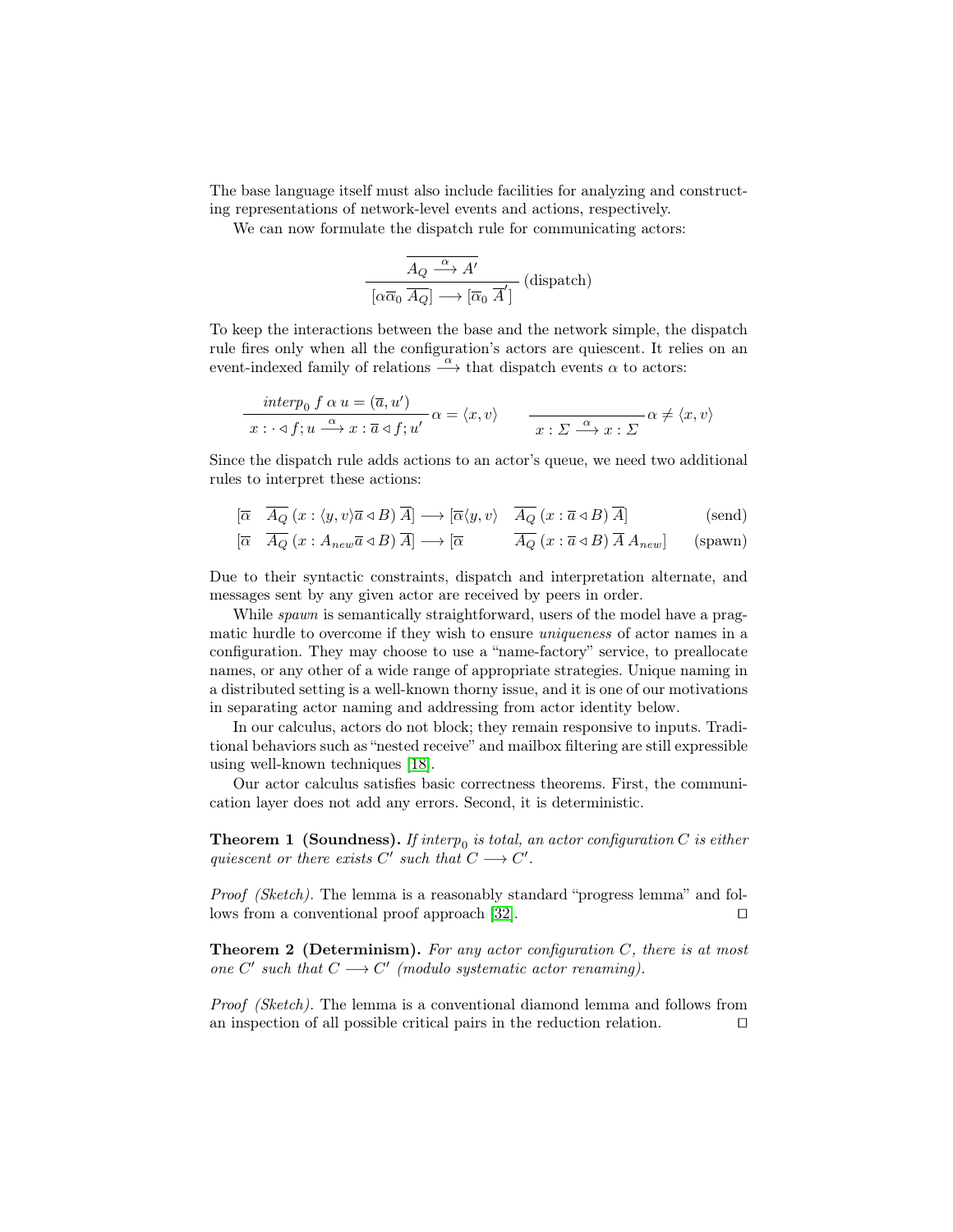### <span id="page-3-0"></span>3 Making Networks a Proper Part of the Language

The actor model of computation comes with one special, built-in network that connects the actors to each other. Both our experience and the literature [6,11,35] lead us to argue, however, that programmers must be able to create and manage recursively-nestable networks. To make this point, we sketch and analyze the implementation of a chat room server, a typical example. We assume that users access this chat room over TCP via a telnet-like client and that the chat room broadcasts each "line" from one user to every other user. As users connect, these new connections are announced to the signed-up users, and the list of alreadyconnected peers is sent to the new user. Disconnections are announced in a similar fashion.

A natural starting point is to create one actor per connecting user. Unfortunately the point-topoint messaging in an actor network conflicts with the desire to broadcast messages among users. One option is for each actor to maintain a list of peers, but synchronizing so much state becomes challenging as the number of participants grows. A more scalable, idiomatic option is to reify the medium of communication as a "broadcasting" actor, shown at right.



Our service now involves two different classes of actor: one for relaying to and from connected users and one for mediating the interactions of the former. The system cleanly divides responsibilities among the two. Each "relay" actor registers with the "chatroom" actor, relays messages from the chatroom to the associated TCP socket, and parses incoming utterances from the TCP socket, converting them into chatroom messages. The chatroom actor, for its part, must manage a directory of active relay actors, announce comings and goings, and broadcast chat messages received from the relays.

Both kinds of parties must detect failure in other actors. A failing relay actor should be treated as if the user had requested disconnection, causing both the closing of the associated TCP socket and an announcement of the departure of the user to the remaining users. Similarly, if the chatroom actor fails, each relay actor should take some emergency action such as announcing the problem and • presumably closing its connection.



Now imagine that the service supports several named chat rooms and that connecting users may join any number of rooms. This refined design calls for a directory mapping room names to actor addresses. Again, it is natural to implement this service as an actor. This "room directory" actor maintains a directory of available chat rooms and responds to room lookup requests from relay actors. Each chatroom actor now registers itself with the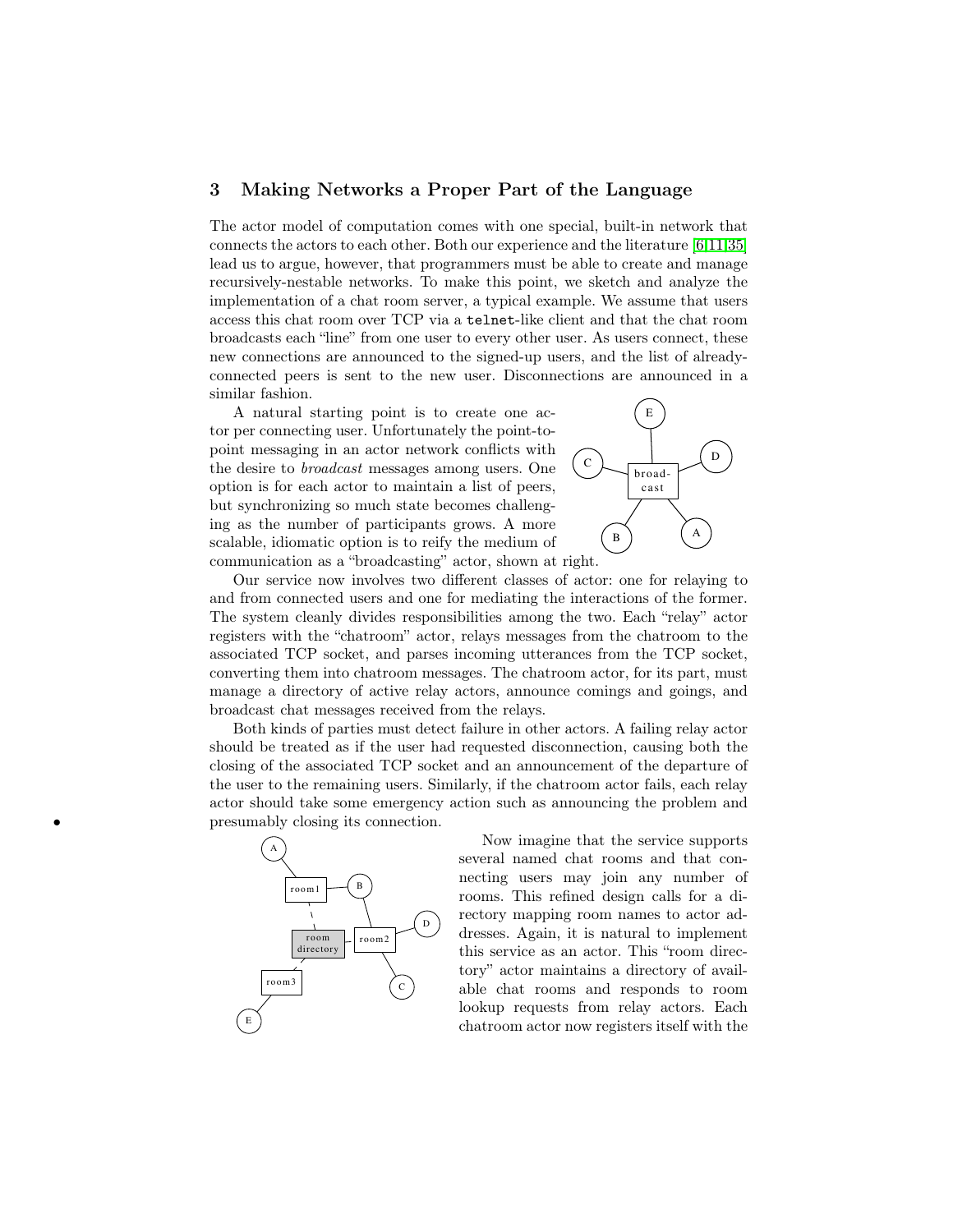room directory as it is created and relay actors query the room directory as users ask to join individual chatrooms. Finally, all three types of actor are now committed to monitoring the health of other actors to maintain their own state.

As si[mple](#page-19-2) as it is, the scenario exempli[fies](#page-18-2) a number of classic patterns in actor archi[tec](#page-19-3)tures that internalize concepts from distributed object systems:

- dynamic naming service, illustrated by directory and chatroom actors;
- a multicast medium, implemented in the chatroo[m ac](#page-19-4)tor and also known as a data distribution service [23] or a publish/subscribe broker [9];
- dealing with partial failure [31]; each actor must detect and handle failures in the assembled system as part of its regular duties.

Furthermore, we can identify common patterns from layered architectures [27]:

- Members of each layer communicate using a layer-specific protocol. As messages cross layers, actors translate them from one protocol to another. In our example, relay actors translate from TCP to chat messages.
- Layers isolate components. Explicit relaying and message transformation protects services from external requests. For the chat service, the relay actors make up the periphery, protecting chat rooms and room directories.

The chat room scenario is simple but not special. Programmers re-implement naming services and multicast over and over. They ensure isolation and protection for layers of communication in actor systems. A[n](#page-18-3)[d th](#page-19-5)ey equip actors with code to detect and signal partial failures. This happens regardless of whether the system is sequential, concurrent or parallel, distributed or monolithic.

<span id="page-4-0"></span>In response, we supply these services via a novel linguistic construct, dubbed "network" because it internalizes networking-style programming into actor systems. A network is a communications medium and a resource container [6,35] offering naming, delivery, relaying, and multiplexing services to its clients and enabling them to monitor the coming and going of their peers.

### 4 The Network Calculus

To address the design concerns raised above, we experimented with three generations of actor middleware and a number of full-scale applications. Here we distill our experience into a calculus of networks, which we consider a tool for language re-design. This section presents the calculus, again as a layer atop a sequential language, and sketches some variations. The next two illustrate how to "code" in the calculus and how to use it as a guide to language design.

The Calculus We extend our actor calculus to the Network Calculus (NC) in three syntax design steps: (1) we turn the communications substrate into a linguistic construct; (2) we generalize from point-to-point messaging to broadcasts; and (3) we signal routing changes as events alongside regular messages.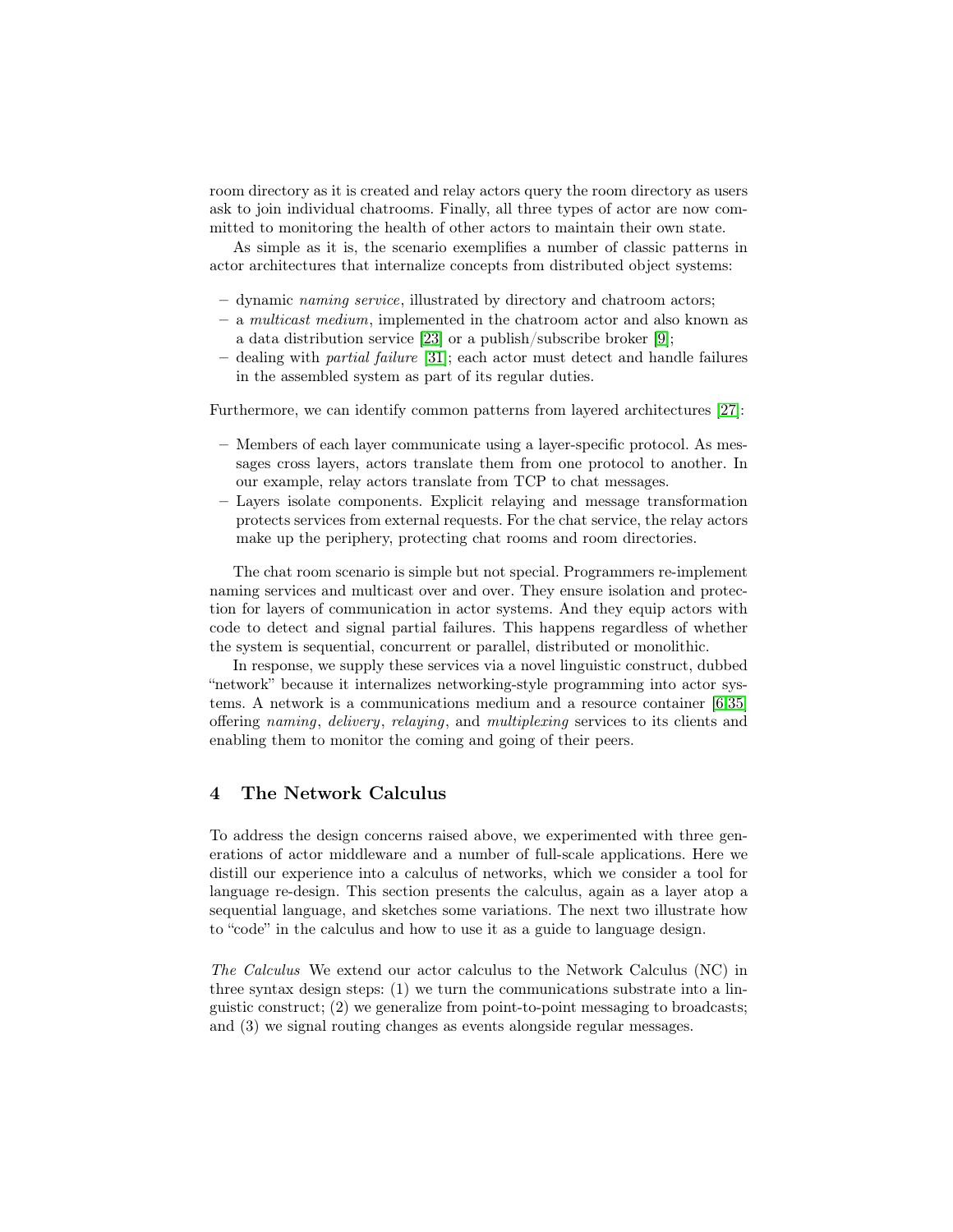The first step is to promote configurations to behavior status:

$$
B = f; u \mid C \qquad B_Q = f; u \mid C_Q \qquad B_I = f; u \mid C_I \qquad \text{(Behaviors)}
$$
  

$$
C = [\overline{\alpha} \,\overline{\pi} \,\overline{A}] \qquad C_Q = [\cdot \,\overline{\pi} \,\overline{A_Q}] \qquad C_I = [\cdot \,\overline{\pi} \,\overline{A_I}] \qquad \text{(Configurations)}
$$

This change allows programs to spawn entire networks recursively as actors. Multiple networks can thus exist side-by-side and nested within other configurations. Each actor, except for the root configuration, is contained in a configuration.

The second step introduces a form of publish-subscribe messaging that allows both point-to-point messaging and broadcasting. Actors thus no longer come with names but *subscriptions*  $\bar{\pi}$  describing their interests, and a network maintains a set of subscriptions  $\bar{\pi}$ , describing the interests of its environment:

$$
A = \overline{\pi} : \Sigma \qquad A_Q = \overline{\pi} : \Sigma_Q \qquad A_I = \overline{\pi} : \Sigma_I \qquad \text{(Actors)}
$$

$$
\Sigma = \overline{a} \triangleleft B \qquad \qquad \Sigma_Q = \cdot \triangleleft B \qquad \qquad \Sigma_I = \cdot \triangleleft B_I \qquad \qquad \text{(Actor States)}
$$

In addition to quiescent configurations  $C_Q$  and actors  $A_Q$ , we now distinguish inert variations:  $C_I \subset C_Q \subset C$  and  $A_I \subset A_Q \subset A$ . While a quiescent configuration has merely emptied its local queues, inert variants have empty queues at all levels. In other words, inert actors or networks are waiting for external events.

A subscription is an expression of interest in certain messages. Messages come in two, symmetric varieties:  $\langle v \rangle$ , an ordinary data-bearing message, and  $(v)$ , a feedback message that travels along routes in the opposite direction to ordinary messages. Feedback messages are useful for flow-control and acknowledgement signal[lin](#page-5-0)g. A message may also be prefixed by  $i \geq 0$  downward arrows , indicating that it should be relayed out to the ith-innermost containing network:

$$
m = \langle v \rangle \mid (v) \mid \exists m
$$
 (Messages)  

$$
v = u \mid x \mid v, v
$$
 (Message values)

Messages carry binary trees<sup>3</sup> of values from the base language and atoms  $x$  from an unspecified set.

Equipped with messages, we can describe subscriptions:

$$
\pi = \langle p \rangle_n \mid (p)_n \mid \downarrow \pi
$$
 (Subscripts)  
\n
$$
p = u \mid x \mid p, p \mid \star
$$
 (Massage patterns)

<span id="page-5-0"></span>Temporarily ignoring the subscripts, the syntax of a subscription specifies a tree over values and atoms and the wildcard  $\star$ . Semantically, a subscription  $\pi$  is an expression of interest in messages:

- $-(p)_n$ , a subscriber pattern specifies interest in receiving ordinary data messages and sending feedback messages,
- $-\langle p \rangle_n$ , a publisher pattern expresses an interest in receiving feedback messages and sending ordinary messages.

<sup>&</sup>lt;sup>3</sup> Our choice of trees allows a convenient representation of arbitrary structured data along with a simple definition of pattern-matching. Many other suitable choices exist.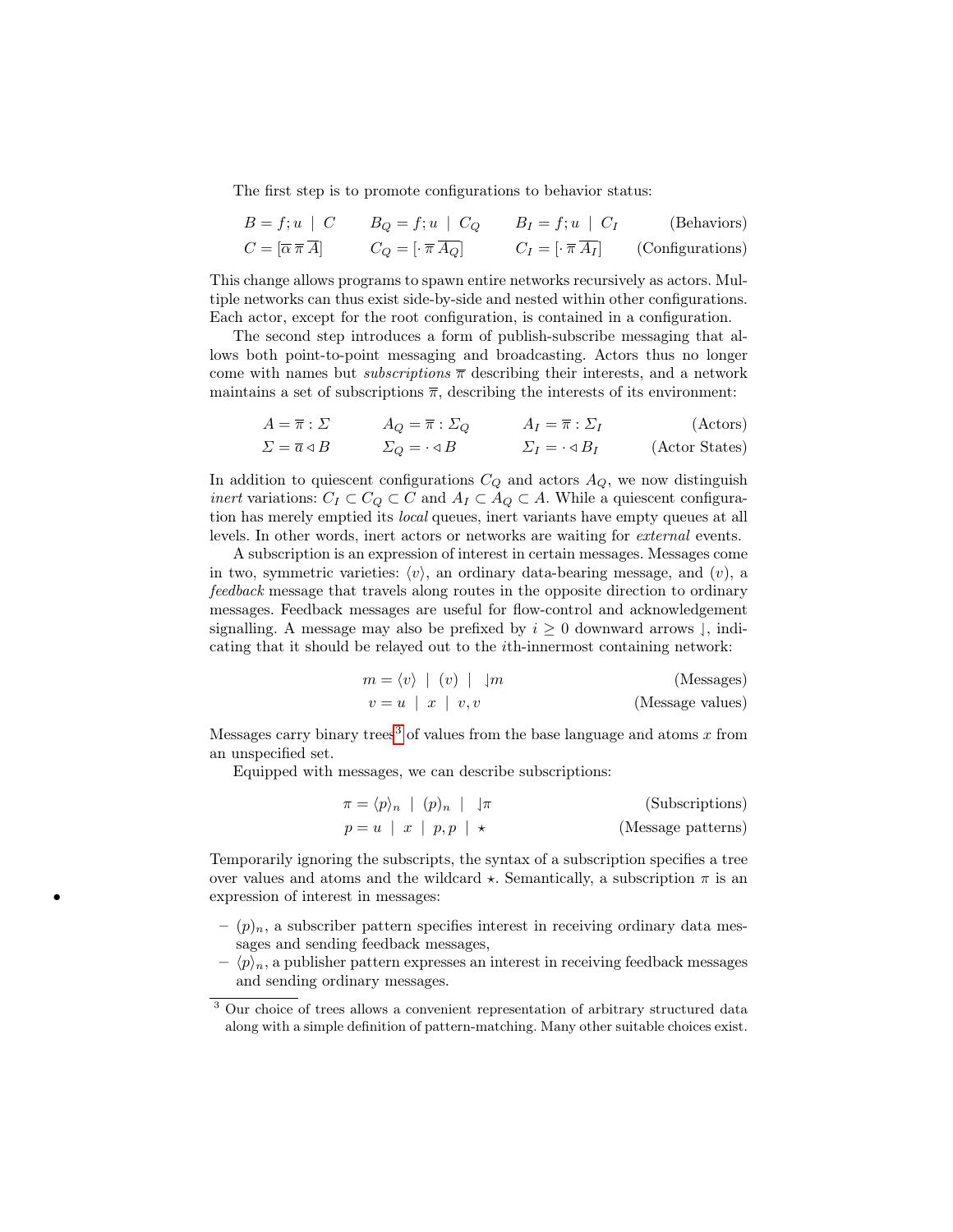Just as for message transmission, prefixing a subscription with  $i$  downward arrows  $(\bar{x})$  indicates the subscription pertains to the *i*th-innermost containing network. A network aggregates subscriptions to form its routing table.

The third design step adds a novel form of event, a *routing event*  $\bar{\pi}$ <sup>4</sup> Actions are extended in an analogous manner to match the new class of events:

$$
\alpha = m \mid \overline{\pi}
$$
 (Events)  
\n
$$
a = \alpha \mid S
$$
 (Actually)

$$
S = \overline{\pi} : \overline{a} \triangleleft f; u \mid \cdots \triangleleft [\cdots (\cdots \overline{S} \triangleleft \cdots )] \qquad \qquad \text{(Spawnable actors)}
$$

[Ev](#page-7-0)ery time a network's routing table changes, it sends routing events  $\bar{\pi}$  to its actors describing its current aggregate routing table. Each actor's view of the routing table is then filtered by its own subscriptions, and in particular by the observer level (subscript n) attached to each subscription: a subscription  $(p_1)_n$ is only signalled to actors with matching subscriptions  $\langle p_2 \rangle_m$  where both  $m > n$ and  $p_1 \parallel p_2$ ; see figure 1 for the definition of the matching functions  $(\cdot \parallel \cdot)$ . Actors interested in participating in conversations without observing other participants subscribe at level  $n = 0$ ; those interested in observing participants use  $n = 1$ ; those interested in observing observers use  $n = 2$ ; and so on.

To formulate the semantics of the NC, we need to introduce the notion of a spawnable actor because spawning an entire network requires restrictions to preserve routing table consistency. A spawned network holds a list of spawn actions, which start the configuration's processes. T[hey](#page-7-0) run within a special, primordial process. A newly spawned actor whose subscription set is non-empty is effectively assigned responsibilities from the very first moments of its existence.

Actor configurations evolve via two reduction relations:  $\Sigma \longrightarrow \Sigma'$  encodes internal reduction steps toward inertness, and  $A \stackrel{\alpha}{\longrightarrow} A'$  informs actors of the event  $\alpha$ . Our formulation of the semantics relies on the definitions in figure 1.

When a [co](#page-6-0)nfiguration's actors are quiescent, it sends the next queued event:

$$
\frac{\overline{A_Q \stackrel{\alpha}{\longrightarrow} A'}}{\overline{a} \triangleleft [\alpha \overline{\alpha}_0 \overline{\pi}_1 \overline{A_Q} \right] \longrightarrow \overline{a} \triangleleft [\overline{\alpha}_0 \overline{\pi}_1 \overline{A'}]} \text{ (dispatch)}
$$

Dispatched events are matched against the active subscriptions of each actor. Events not matching are ignored,<sup>5</sup> while matching events are delivered:

$$
\overline{\pi} : \Sigma \xrightarrow{\alpha} \overline{\pi} : \Sigma \quad \alpha \mid \mid \overline{\pi} \text{ is undefined}
$$
\n
$$
\frac{\text{interp}_0 f(\alpha \mid \mid \overline{\pi}) u = (\overline{a}, u')}{\overline{\pi} : \neg f; u \xrightarrow{\alpha} \overline{\pi} : \overline{a} \triangleleft f; u'} \quad \alpha \mid \mid \overline{\pi} \text{ is defined}
$$
\n
$$
\frac{\text{inject}(\alpha \mid \mid \overline{\pi}) C = C'}{\overline{\pi} : \neg G \xrightarrow{\alpha} \overline{\pi} : \neg G C'} \quad \alpha \mid \mid \overline{\pi} \text{ is defined}
$$

<span id="page-6-0"></span><sup>4</sup> A routing event is, on the one hand, like "service presence" in XMPP [25] and, on the other hand, resembles route advertisements in distance-vector routing protocols [15].

<sup>&</sup>lt;sup>5</sup> Inspired by the "discard" relation of Ene and Muntean's broadcast  $\pi$ -calculus [7].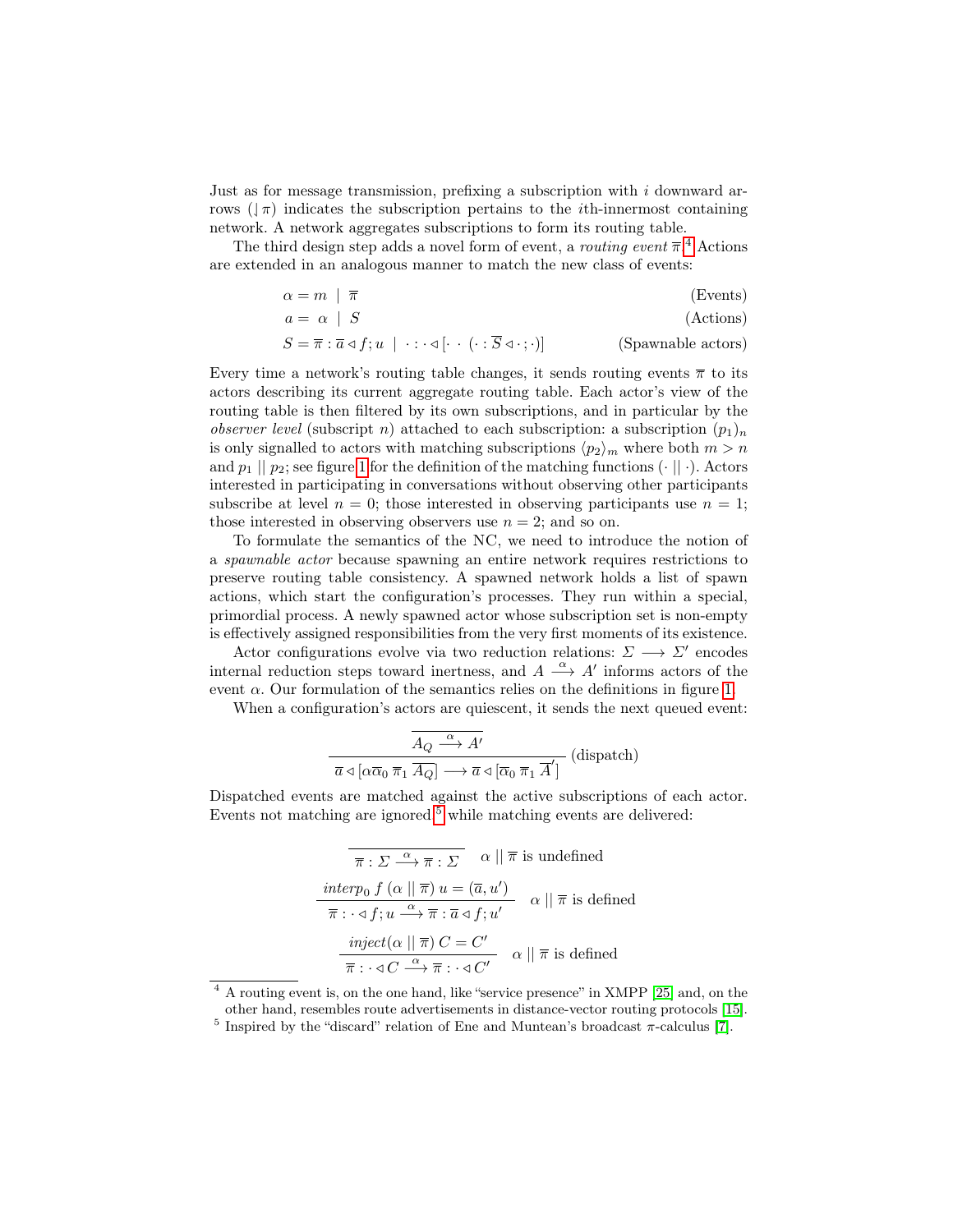| table : $A \rightarrow \overline{\pi}$                                | Extracts the current subscription set from an actor                                                                                                    |
|-----------------------------------------------------------------------|--------------------------------------------------------------------------------------------------------------------------------------------------------|
| $lift : \overline{\pi} \rightarrow \overline{\pi}$                    | "Lifts" a subscription set by prepending to each subscription"                                                                                         |
| $drop : \overline{\pi} \rightarrow \overline{\pi}$                    | Almost-inverse of $lift:$ removes $\downarrow$ from subscriptions in a sub-<br>scription set, omitting those lacking $\vert$ .                         |
| $\alpha$ $\ \overline{\pi} : \alpha \times \overline{\pi} \to \alpha$ | Filter/restrict an event by a subscription set                                                                                                         |
|                                                                       | (v) $\ \bar{\pi} = (v), \text{ if } \exists \langle p \rangle_n \in \bar{\pi} \text{ such that } v \ _v p$                                             |
|                                                                       | $\langle v \rangle \parallel \overline{\pi} = \langle v \rangle$ , if $\exists (p)_n \in \overline{\pi}$ such that $v \parallel_v p$                   |
|                                                                       | $ m \mid \pi =  m $ , if $m \mid   \text{ drop}(\overline{\pi})$                                                                                       |
|                                                                       | $\overline{\pi}_{1}    \overline{\pi}_{2} = (\pi_{11}    \pi_{21}) \cdots (\pi_{11}    \pi_{2m}) (\pi_{12}    \pi_{21}) \cdots (\pi_{1n}    \pi_{2m})$ |
|                                                                       | where $\pi_{11} \cdots \pi_{1n} = \overline{\pi}_1$ and $\pi_{21} \cdots \pi_{2m} = \overline{\pi}_2$                                                  |
| $\pi$   $\pi$ : $\pi \times \pi \rightarrow \pi$                      | Intersection of two subscriptions, respecting observer level                                                                                           |
|                                                                       | $(p_1)_n \,    \, (p_2)_m = (p_1 \,    \, p_2)_n, \text{ if } n < m$                                                                                   |
|                                                                       | $\langle p_1 \rangle_n    (p_2)_m = \langle p_1    p_2 \rangle_n$ , if $n < m$                                                                         |
|                                                                       | $ \pi_1   \pi_2  =  (\pi_1   \pi_2 )$                                                                                                                  |
| $p \mid p : p \times p \rightarrow p$                                 | Intersection of patterns; standard unification-style algorithm                                                                                         |
| $v  _v p: v \times p \longrightarrow v$                               | Match $v$ against $p$ ; standard unification-style algorithm                                                                                           |

<span id="page-7-0"></span>Fig. 1. Network Calculus metafunctions.

The function inject transforms events from the outside world before adding them to a configuration's event queue. Incoming messages are marked as originating from one layer down and incoming routing table updates are similarly marked with *lift* before they are aggregated with the routes of the network itself:

$$
inject: \alpha \times C \to C
$$
  
inject  $m [\overline{\alpha} \overline{\pi} \overline{A}] = [\overline{\alpha}] m \overline{\pi} \overline{A}]$  (relay-in)  
inject  $\overline{\pi}' [\overline{\alpha} \overline{\pi} \overline{A}] = [\overline{\alpha} \overline{\pi}_{total} \overline{\pi}_{new} \overline{A}]$  (routers-in)  
where  $\overline{\pi}_{new} = lift(\overline{\pi}')$  and  $\overline{\pi}_{total} = \overline{table(A)} \overline{\pi}_{new}$ 

A dispatched event results in an enqueued action, which may trigger events within the local configuration, actions for the containing network, or both:

$$
\overline{a}_0 \triangleleft [\overline{\alpha} \ \overline{\pi}_1 \ \overline{A_Q}(\overline{\pi} : \langle v \rangle \overline{a} \triangleleft B) \overline{A}] \longrightarrow \overline{a}_0 \triangleleft [\overline{\alpha} \langle v \rangle \ \overline{\pi}_1 \ \overline{A_Q}(\overline{\pi} : \overline{a} \triangleleft B) \overline{A}] \tag{send}
$$

 $\overline{a}_0 \triangleleft [\overline{\alpha} \ \overline{\pi}_1 \ \overline{A_Q}(\overline{\pi} : (v) \overline{\alpha} \triangleleft B) \overline{A}] \longrightarrow \overline{a}_0 \triangleleft [\overline{\alpha} (v) \ \overline{\pi}_1 \ \overline{A_Q}(\overline{\pi} : \overline{\alpha} \triangleleft B) \overline{A}]$  (feedback)  $\overline{a}_0 \triangleleft [\overline{\alpha} \ \overline{\pi}_1 \ \overline{A_Q}(\overline{\pi} : |m\overline{a} \triangleleft B)\overline{A}] \longrightarrow \overline{a}_0 m \triangleleft [\overline{\alpha} \ \overline{\pi}_1 \ \overline{A_Q}(\overline{\pi} : \overline{a} \triangleleft B)\overline{A}]$  (relay-out)  $\overline{a}_0 \triangleleft [\overline{\alpha} \ \ \overline{\pi}_1 \ \overline{A_Q}(\overline{\pi} : \ \overline{\pi}' \overline{a} \triangleleft B) \overline{A}] \longrightarrow \overline{a}_0 \text{drop}(\overline{\pi}'') \triangleleft [\overline{\alpha}(\overline{\pi}''\overline{\pi}_1) \ \overline{\pi}_1 \ \overline{A_Q}(\overline{\pi}' : \overline{a} \triangleleft B) \overline{A}]$ where  $\overline{\pi}'' = \overline{table(A_Q)} \ \overline{\pi}' \ \overline{table(A)} \ \ (\text{routers-out})$ 

The rule for spawning new actors is complex. Its essence is as follows:

$$
\overline{a}_0 \triangleleft [\overline{\alpha} \ \overline{\pi}_1 \overline{A_Q}(\overline{\pi}: A_{new}\overline{a} \triangleleft B) \overline{A}] \longrightarrow \overline{a}_0 \triangleleft [\overline{\alpha} \ \overline{\pi}_1 \overline{A_Q}(\overline{\pi}: \overline{a} \triangleleft B) \overline{A} A_{new}] \ \text{(spam, draft)}
$$

The spawned actor  $A_{new}$  is lifted out of the spawning actor's action queue and placed at the end of the containing configuration's actor list. This first draft elides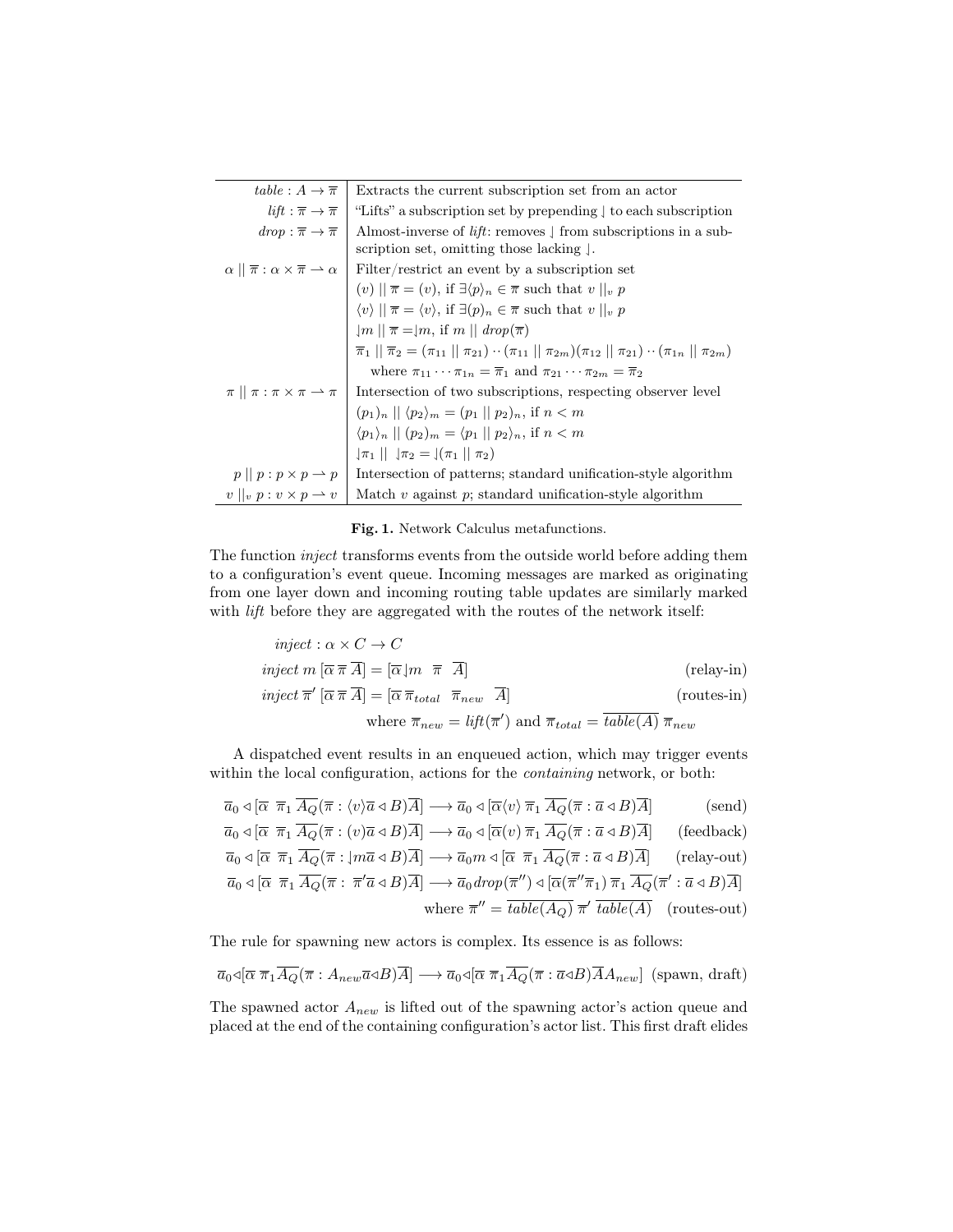a critical detail, however. Since newly-spawned actors may arrive complete with non-empty subscription sets, the subscriptions must be incorporated into the configuration's routing tables and propagated to other interested parties:

$$
\dots \longrightarrow \overline{a}_0 \, drop(\overline{\pi}') \triangleleft [\overline{\alpha}(\overline{\pi}' \overline{\pi}_1) \overline{\pi}_1 \overline{A_Q}(\overline{\pi} : \overline{a} \triangleleft B) \overline{A} \, A_{new}]
$$
\nwhere  $\overline{\pi}' = \overline{table(A_Q)} \, \overline{\pi} \, table(A)$  table $(A_{new})$  (spawn)

The entire subscription table is sent to actors; if an actor needs the difference between the old and the new table, it must perform the computation on its own.

Finally, a network may step if a contained actor state can step:

$$
\frac{\Sigma_Q \longrightarrow \Sigma'}{\overline{a}_0 \triangleleft [\cdot \overline{\pi}_1 \, \overline{A_I}(\overline{\pi} : \Sigma_Q) \overline{A_Q}] \longrightarrow \overline{a}_0 \triangleleft [\cdot \overline{\pi}_1 \, \overline{A_Q} \, \overline{A_I}(\overline{\pi} : \Sigma') ]}
$$
(schedule)

This rule allows variations in scheduling. As written, the rule preserves deterministic stepping, picking the leftmost non-inert actor, and it rotates the queue of contained actors, giving each a chance to take a step.

NC satisfies the same basic correctness theorems as our actor calculus. First, the communication layer never fails. Second, the calculus remains deterministic.

**Theorem 3 (Soundness).** If interp<sub>0</sub> is total, a behavior B is either inert or there exists some  $\Sigma'$  such that  $\cdot \triangleleft B \longrightarrow \Sigma'.$ 

*Proof (Sketch)*. We employ the same Wright/Felleisen technique as for theorem 1, with a slight modification embodied in the progress lemma below.

Definition 1 (Height). Let the height of an actor be defined as follows:

$$
height : A \rightarrow \mathbb{N}
$$

$$
height(\overline{\pi} : \overline{a} \triangleleft f; u) = 0
$$

$$
height(\overline{\pi} : \overline{a} \triangleleft [\overline{\alpha} \overline{\pi_1} \overline{A}]) = 1 + max(\overline{height A})
$$

Let the height of a configuration C be height $(\cdot : \neg \triangleleft C)$ .

**Lemma 1 (Progress).** If interp<sub>0</sub> is total, for all  $\overline{a} \triangleleft C$  and  $H \in \mathbb{N}$  with height(C)  $\leq$  H, C is either inert or there exists some  $\Sigma'$  such that  $\overline{a} \triangleleft C \longrightarrow \Sigma'$ .

*Proof (Sketch)*. By nested induction on the height bound and structure of  $C$ .  $\Box$ 

**Theorem [4](#page-18-5) (Determi[nist](#page-19-6)ic Evaluation).** For any actor state  $\Sigma$  there exists at most one  $\Sigma'$  s[uc](#page-8-0)h that  $\Sigma \longrightarrow \Sigma'$  (modulo systematic renaming).

<span id="page-8-0"></span>Proof (Sketch). [The proof shows that, due to the restrict](http://www.ccs.neu.edu/home/tonyg/esop2014/)ions on the scheduling rule, the reduction system cannot create non-trivial diamonds.  $\Box$ 

We modeled NC with Redex [10] and Coq [20]; testing the theorems in the former and proving them in the latter.<sup>6</sup>

 $\sqrt[6]{6}$  Models and proofs available at http://www.ccs.neu.edu/home/tonyg/esop2014/.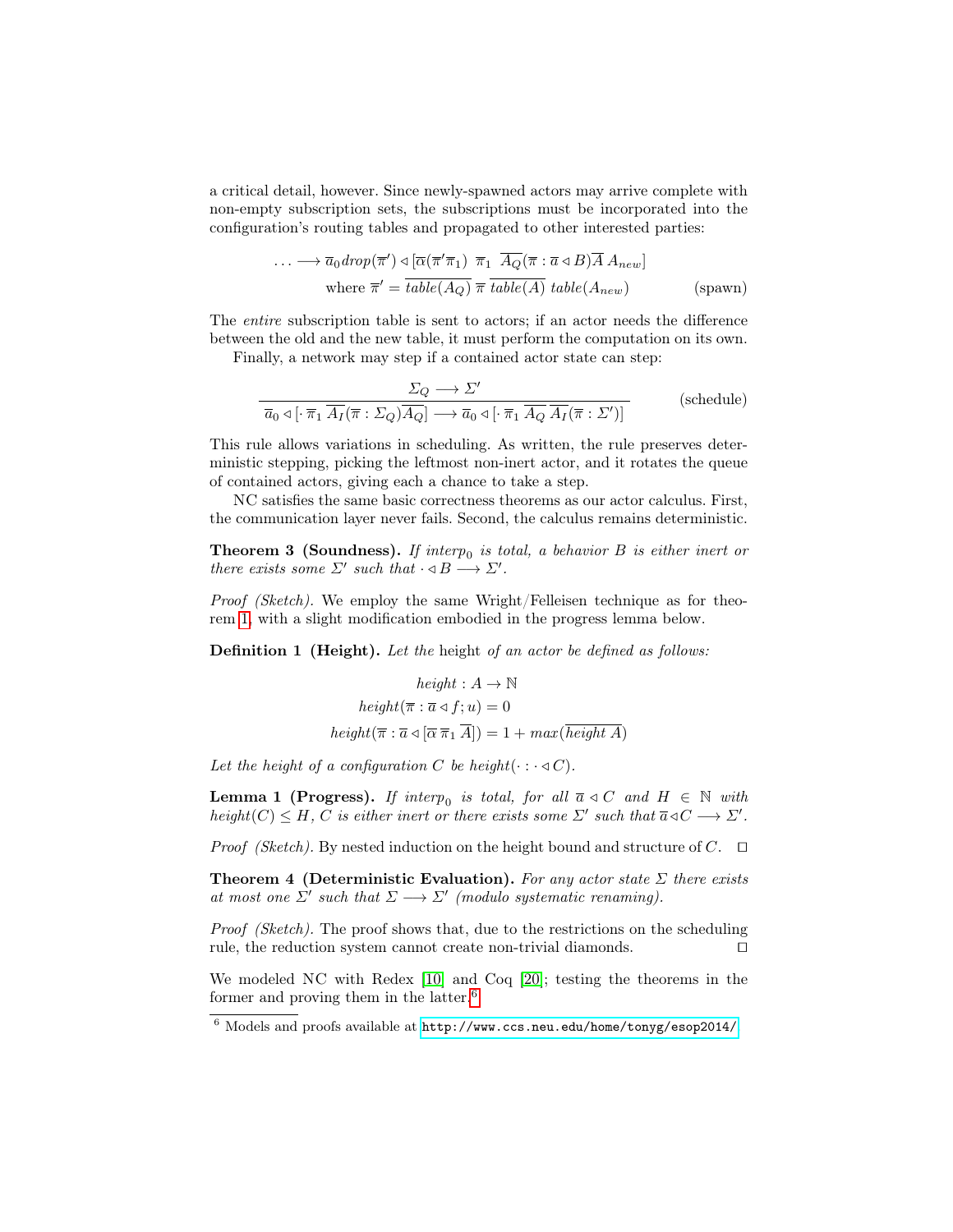An Interpretation NC comes with several novelties, including concepts such as routing events, subscription, and connection. Together these concepts help address a number of programming problems:

Starting up services Assembling service components into a complete application involves determining a suitable startup order. Otherwise a service may attempt to access another service before the latter is initialised. Routing events solve this problem in a natural fashion. Once a service is ready, it subscribes to incoming requests via  $(s$ ervice,  $\star)$ <sub>0</sub> and therefore its clients can notice it via subscriptions to  $\langle service, \star \rangle_1$ .

Session management A connection is a relationship between two communicating stateful parties. If some peer A subscribes to  $\langle A, c, \star \rangle_0$  (for connection identifier c) and  $(B, c, \star)$ <sub>1</sub> while B subscribes to  $(A, c, \star)$ <sub>1</sub> and  $\langle B, c, \star \rangle$ <sub>0</sub>, they not only construct two unidirectional streams, but also each observes the presence of the other. During their conversation, if A receives a routing event in which  $\langle B, c, \star \rangle$  is absent, it knows that B disconnected or faulted and that it may now release any state associated with the connection.

Demultiplexing A network automatically demultiplexes incoming events via subscription-based message filtering. Imagine an NC program that implements an SSH server and uses an SSH-styled protocol. Each SSH packet carries a type identifier number. If each packet type handler subscribes with a pattern identifying a specific type number, e.g.  $(ssh, 21, \star)_0$ , and each actor responsible for dispatching incoming packets subscribes to  $\langle ssh, \star, \star \rangle_1$ , the dispatcher can use the resulting routing events to decide whether an "unhandled packet type" error response to an incoming packet is required.

Demand tracking By keeping track of active service instances and monitoring client connections via routing events, "management" actors can match supply to demand for a service, spawning new service instances as clients appear.

VPNs With layering comes a need for coordinating actors, not just direct peers, but also those communicating across levels of containment. By tunneling encoded routing events as messages to remote parties, subscriptions can be propagated between subnets; the relaying actor becomes a proxy for remote peers. This approach is analogous to the topology notifications in distance-vector routing protocols; it yields a form of "virtual private network."

*Design Variations* Like  $\lambda$ -calculus, NC is a flexible system that can easily serve as the basis for variations and extensions.

Non-determinism While NC is intrinsically concurrent, connecting eventdriven and message-exchanging actors, it remains deterministic. Its design carefully ensures that the addition of networks to a deterministic base language yields a deterministic result. Real-world communicating systems are often nondeterministic, however. There are two obvious ways to introduce forms of nondeterminism that allow the calculus to exhibit parallelism and racing. First, we can loosen the quiescence and inertness restrictions on the reduction rules. Doing so introduces new interleavings that make the system truly parallel. Second, we can weaken the network's guarantee of delivering messages in order or at all. For out-of-order delivery, the dispatch rule can be modified to select arbitrar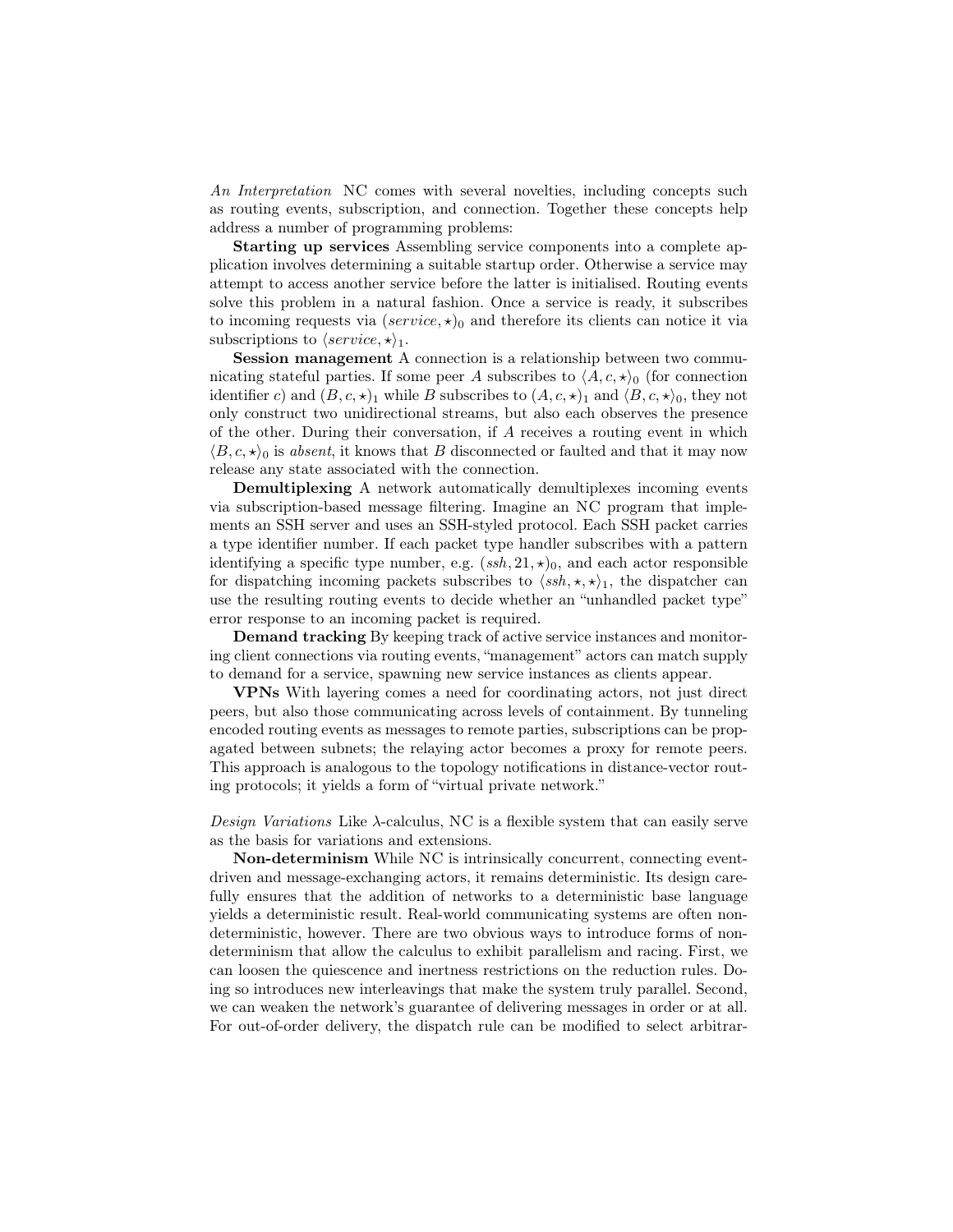ily from the queue. For packet loss, the system needs a new rule for discarding messages from the queue. This form of non-determinism primitively reflects the uncertainty that comes with actors relaying messages across layers.

[R](#page-19-7)outing Since routing events do not distinguish entire networks from atomic actors, actors cannot tell the two apart. It is therefore possible to introduce new types of network with the same inte[rfa](#page-18-2)ce but different internal routing and delivery rules. For example, altering the dispatch rule for message events to select only the first actor matching the message, instead of all matching actors, gives "anycast" routing [24]. If, in addition, unroutable events are retained in the event queue until a matching subscription is created, the network behaves as a "message queue" in the terminology of messaging middleware [9].

Furthermore, protocol-specific routing opti[miza](#page-19-8)tions can be applied to individual layers without breaking encapsulation. For example, IP datagrams are routed on target IP address alone; an IP-specific layer could restrict patterns to permit matching only on target IP address, enabling traditional routing table implementation techniques. In general, each network instance can enforce its own message formats and protocols, for which a session type system [17] is likely to provide the matching static checking.

Fairness NC does not guarantee fairness. If an atomic actor constantly sends itself events, it can starve its siblings. To avoid such starvations, the network could buffer events for atomic actors or rotate the actor queue as part of every action-interpretation step.

Faults and supervision While the interpretation rule also assumes totality, a practical varia[nt](#page-18-0) of NC can easily handle crashes. If  $\mathit{interp}_0$  can return some exception token indicating failure, the rule

$$
\frac{interp_0 f(\alpha \mid \mid \overline{\pi}) u = exception}{\overline{\pi} : \cdot \triangleleft f; u \stackrel{\alpha}{\longrightarrow} \overline{\pi} : (\cdot) \triangleleft \cdot ; \cdot} \quad \alpha \mid \mid \overline{\pi} \text{ is defined}
$$

causes a crashing actor to retract its subscriptions. If a "supervisor" actor [8] exists, it may then deploy matching recovery strategies as failures are detected.

### 5 Programming with the Network Calculus

Network Calculus, like  $\lambda$ -calculus, is too spare for programming. To make such an exercise reasonably convenient, we [a](#page-3-0)ssume a purely functional base language extended with a conventional pattern-matching facility. We choose to model atomic behaviors  $f; u$  using functions in this base language, meaning that interp<sub>0</sub> f  $\alpha u = f \alpha u$ . This assumption also means that events  $\alpha$  and actions a are data structures in the base language.

To illustrate NC, we implement the chat room of section 3. Bold identifiers denote NC terms, monospace literal atoms, and italics base language concepts.

The chat service is structured as a single network. Contained actors communicate with each other using a chat-network-specific protocol, namely the exchange of  $\langle \text{chat}, \text{username}, \text{text}\rangle$  messages. Each such message conveys the information that username said text.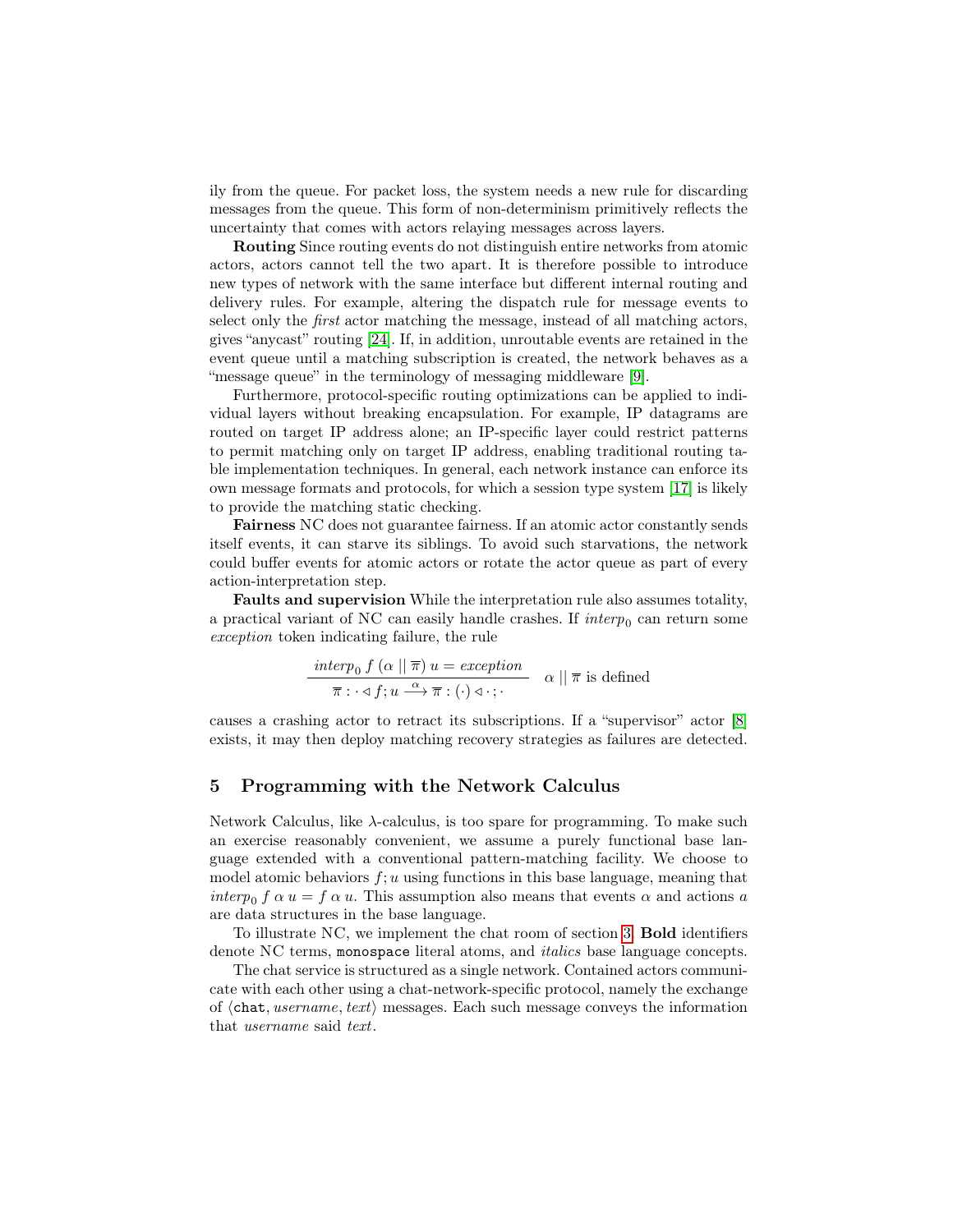The chat users necessarily exist outside the service itself. Instead of regarding users and their telnet connections as meta-entities, we take advantage of the layered structure of NC. While our chat network communicates internally with a chat-specific proto[col](#page-11-0), we simulate the external world as if it were another network layer below the chat network. Actors receive and send messages on both the internal chat network and the simulated network that connects the entire service to the outside world. Ordinary messages are delivered to siblings within the chat network, while arrow-prefixed messages  $|m$  are delivered to the outside world, where the users are. Figure 2 shows the layering.

Our telnet-like protocol rests on four message types:  $\langle \text{connect}, \text{username} \rangle$ ,  $\langle$  disconnect, username $\rangle$ ,  $\langle$  input, username, line $\rangle$  and  $\langle$  output, username, line $\rangle$ . The actors in our chat network are then responsible for (1) interpreting these messages and transforming them into messages for their direct peers on the inner, chat-specific network, and (2) vice versa.

The service's starting configuration room both creates the chat network and spawns within it the single stateless actor acceptor, which responds to connect messages received from the outer [ne](#page-11-0)twork:

> room =  $\cdot : \cdot \triangleleft [\cdot \cdot ( \cdot : \text{acceptor} \triangleleft \cdot ; \cdot )]$  $acceptor = \cdot : ((connect, \star)_0 \triangleleft acceptor; \cdot)$

The  $\perp$  prefix on the acceptor's subscription indicates that it pertains to the network containing the whole service, shaded in figure 2, rather than the chatspecific inner network. The acceptor wishes to receive connect messages from the outside world, but takes action locally in response.

The base-language function acceptor implements acceptor's behavior. When it receives a connect message, it spawns a relay actor responsible for managing communication with the newly-arrived user:

$$
\begin{aligned} \textit{acceptor} \enspace \downharpoonleft \langle \texttt{connect}, \textit{user} \rangle \textit{ state} = (\textbf{relay user}, \textit{state}) \\ \textbf{relay user} = \cdot : (\downharpoonleft (\texttt{input}, \textit{user}, \star)_0 \\ \downharpoonleft (\texttt{output}, \textit{user}, \star)_0 \\ \downharpoonleft (\texttt{disconnect}, \textit{user})_0 \\ \langle \texttt{chat}, \textit{user}, \star \rangle_0 \\ (\texttt{chat}, \star, \star)_1) \triangleleft \textit{relay}; (\textit{user}, \{\}) \end{aligned}
$$

<span id="page-11-0"></span>The relay actor advertises subscriptions for telnet-like input, output and disconnection events taking place in the outside world, and advertises its intent



Fig. 2. Chat service layering. Shaded regions are implicit, not part of the program.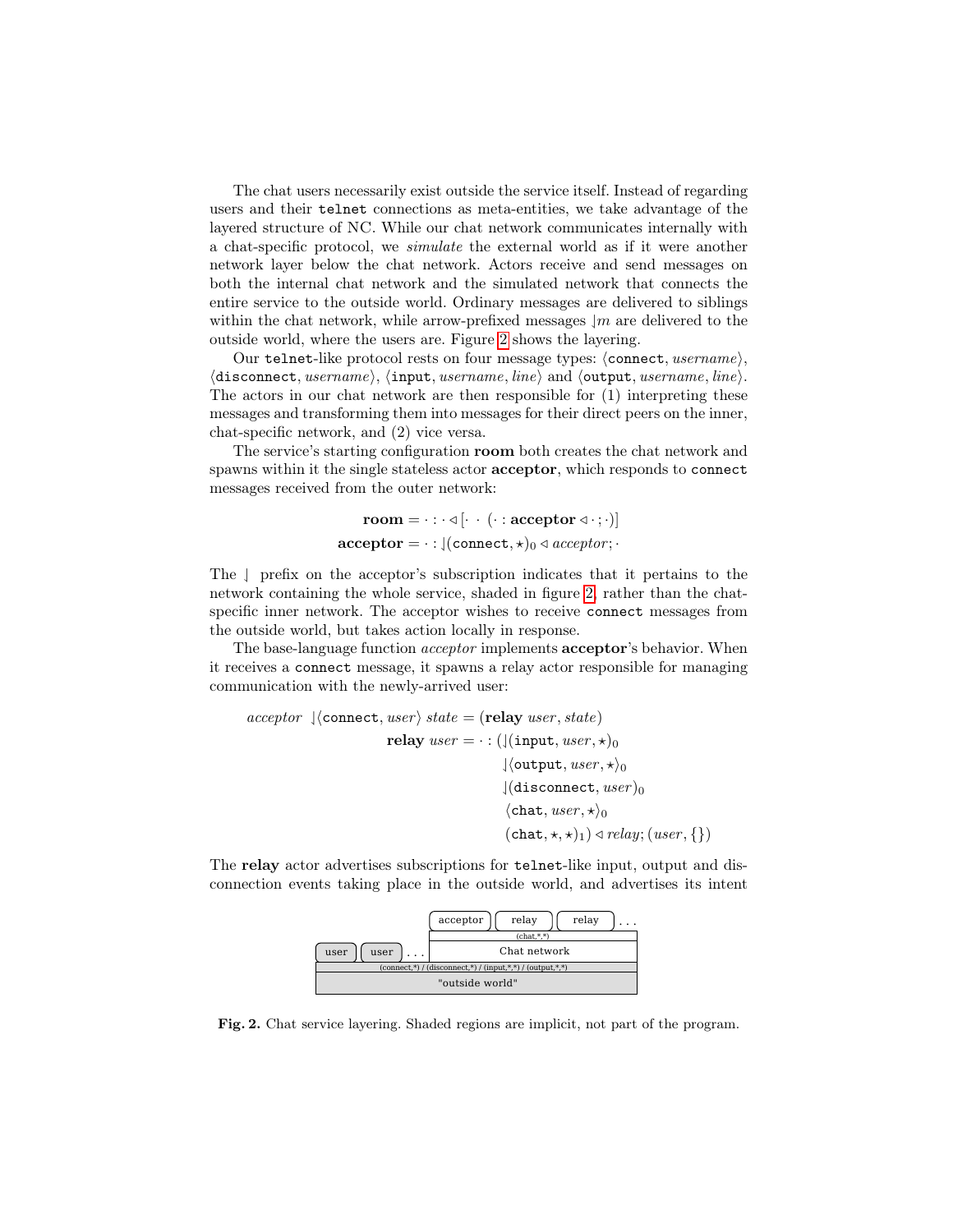to send chat messages into the inner network on behalf of the connected user. All these subscriptions are marked with a subscript 0, because relay is only interested in receiving these messages, and is not interested in receiving related routing event notifications. In contrast, its final subscription,  $(\text{chat}, \star, \star)_1$ , has a subscript of 1, indicating interest not only in receiving chat messages from the inner network, but also in hearing about related changes to the routing table.

As its peers come and go, their  $\langle \text{chat}, \text{user}, \star \rangle_0$  subscriptions match the  $(\text{chat}, \star, \star)$ <sub>1</sub> subscription and are delivered to relay as routing events. The actor thus uses information about the routing table to inform the remote user of the arrival and departure of other users. In order to do so, it maintains in its actor state not only its own name but also the set of peers it has seen so far; initially, the empty set {}.

The base-language function relay handles both routing and message events:

relay  $\langle$  input, user, line $\rangle$  (user, peers) = ( $\langle$ chat, user, line $\rangle$ , (user, peers))  $relay \sqrt{\text{disconnect}}, user \rangle (user, peers) = (\overline{\pi}', \texttt{nil}) \text{ where } \overline{\pi}' = \overline{\pi}'$ relay  $\langle$  chat, who, line $\rangle$  (user, peers) =

 $(|\langle \text{output}, \text{user}, \text{who} + \text{`` says''} + \text{line}\rangle, (\text{user}, \text{peers}))$ 

 $relay \overline{\pi} (user, peers) = (arrvls + dprt, (user, peers'))$ 

where  $\text{pers}' = \{u \mid \langle \texttt{chat}, u, \star \rangle_0 \in \overline{\pi}\}\$  $arrvls = [\sqrt{\text{output}, user, u + "arrived"} \mid u \in peers' - peers]$  $dprt = [\sqrt{\text{output}, user, u + \text{``departed''}} \mid u \in peers - peers']$  (†)

Text arriving from the user via the remote network is relayed to peers in the chat network. Next, a disconnection notice from the outside world translates into withdrawal of all the relay's subscriptions. Messages from peers are relayed to the user via output messages on the outer network. Finally, when a routing event arrives, relay computes routing table differences and announces corresponding arrivals and departures to its user.

The subscription withd[ra](#page-4-0)wals triggered by disconnect events cause routing events to be delivered to other relays. Because subscriptions are being withdrawn, the routing table has shrunk, and so (peers – peers') on line (†) is nonempty, resulting in a "departed" notification being sent to the remaining users.

With the model in place, we can now simulate communication and computation using the inject metafunction from section 4. For example, to simulate the connection of user A, reduce the configuration state

#### $\cdot \triangleleft (inject \langle \texttt{connect}, A \rangle \textbf{room})$

to  $\overline{a} \triangleleft C_I'$ . The actions  $\overline{a}$  include output messages for connected users, and  $C_I'$  is the final state of the server, waiting for the next event from the outside world.

In this way, *inject* and the resulting  $\bar{a}$  provide an I/O interface between an NC program and its context. Our layered structure cleanly accounts for "real I/O" performed by a group of actors in a way that is impossible in a non-layered actor model, lacking any facility for distinguishing actions intended for sibling actors from actions intended for entities outside the actor configuration.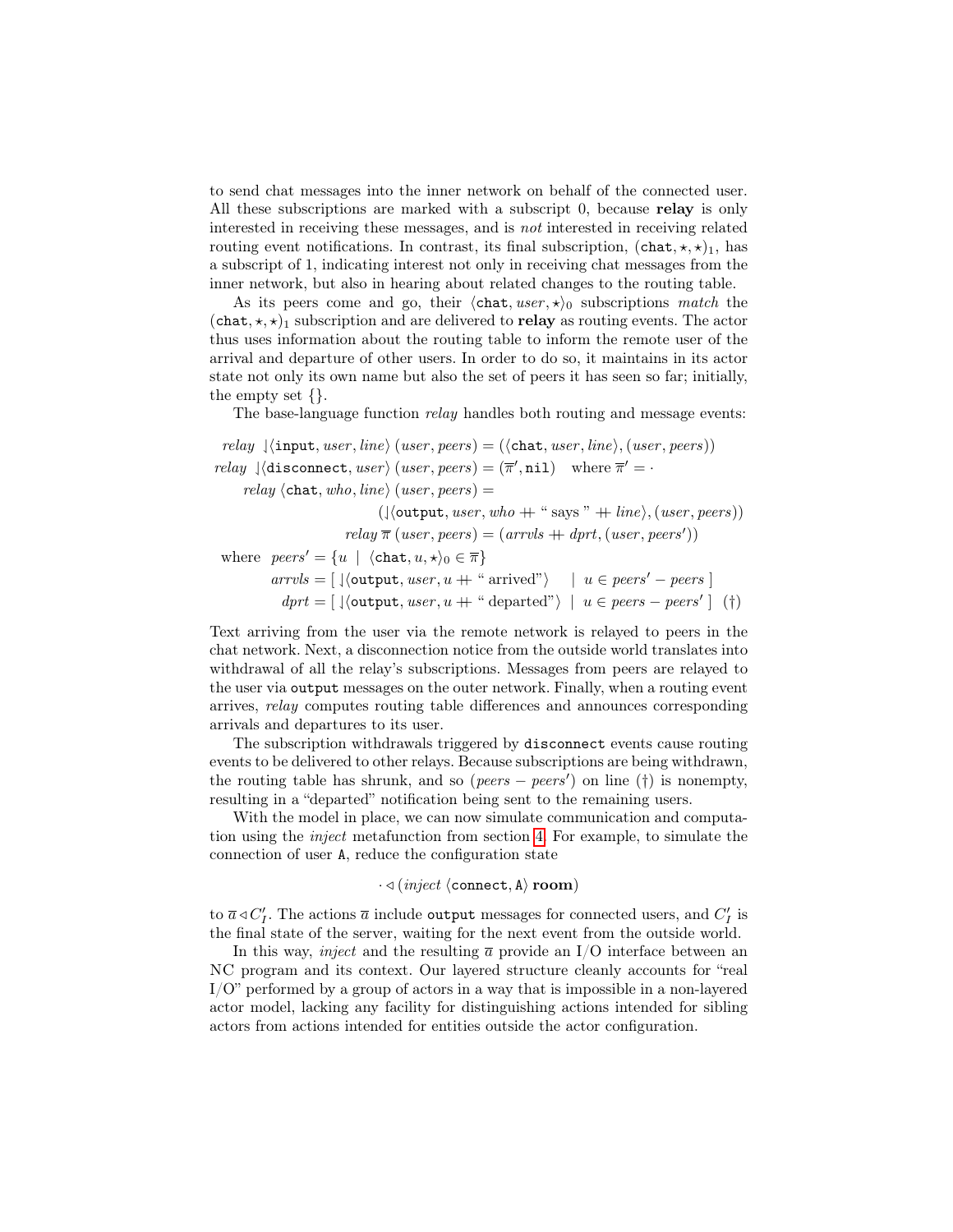### 6 Implementing the Network Calculus

Marketplace is a Racket-based [12] implementation of [NC](#page-19-9). Event handlers are Racket functions, and data structures represent events and actions. Marketplace actor behaviors are also plain Racket functions, meaning  $\text{interp}_0$  becomes apply. In turn, Marketplace's networks are ordinary actors. A second prototype, Marketplace/JS, uses Javascript as the base language and r[un](#page-4-0)s in the browser.

To connect to the outside world, Marketplace provides a ground network [19]. Its subscriptions are interpreted as subscriptions to Racket's I/O events. It observes the routing table and creates corresponding Racket event descriptors. For example, a Marketplace program may subscribe to a timer or a TCP socket.

Marketplace implements one of the variants of NC discussed in section 4. The Marketplace scheduler is fair. Exceptions thrown by Racket code are translated into failures of actors. Support libraries assist with the manipulation of subscriptions and the interpretation of routing events.

We have written a chat server in Marketplace, comparing it with Python, Haskell and Erlang implementations. Much socket- and state-management is automatic, a consequence of our routing events. Our Python and Haskell implementations initially came with subtle flaws in ha[ndl](#page-13-0)ing simultaneous disconnections; doing so corrupted shared state in the server. Marketplace avoids such problems by construction, with no shared state but the routing table, and no in-place mutation at all.

We have also implemented two major applications to explore Marketplace's potential: a DNS system and an SSH protocol implementation and server.<sup>7</sup>

Our Marketplace DNS service is a two-layered network system. While the bottom layer speaks UDP, the upper layer implements a DNS protocol. Relay actors encode and decode DNS packets as they traverse the UDP/DNS layer boundary. Within the DNS layer, actors cooperate to enact the DNS protocol for iteratively discovering the answers to incoming DNS questions. Questions are processed concurrently, with one actor allocated to [ea](#page-14-0)ch DNS inquiry. The system uses broadcasting to keep the intern[al D](#page-19-10)NS cache database up-to-date. The cache management actor subscribes to a wildcard so that it can eavesdrop on actors as they communicate DNS answers to each other; it populates the cache based on what it hears.

<span id="page-13-0"></span>Our Marketplace SSH server consists of three network layers; see figure 3. Its organization directly matches the specification of the protocol [33]. Each new connection results in new Session and Application layer instances. Relay actors receive encrypted TCP data from the ground layer, decrypting and parsing it before sending the results into the session-specific layer. Packet-handler actors in [that layer enact the SSH protocol, relaying app](http://www.ccs.neu.edu/home/tonyg/esop2014/)lication data packets to the innermost, application-specific layer. If any actor within the session layer exits unexpectedly, a "watchdog" supervisory actor notices via routing events and disconnects the session. Nesting of layers separates groups of related actors by

 $^7$  All code is available via  ${\tt http://www.ccs.neu.edu/home/tonyg/esop2014/.}$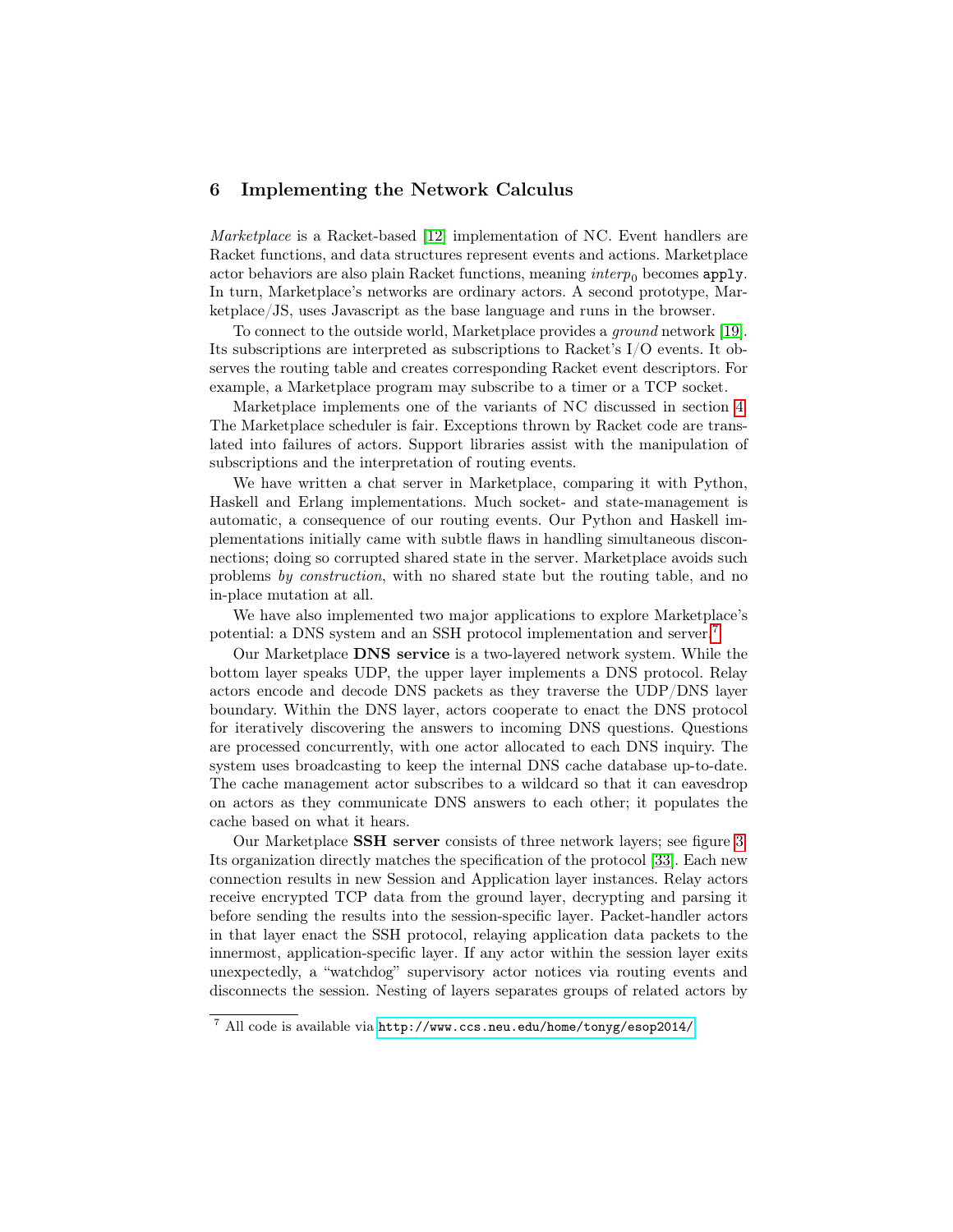<span id="page-14-0"></span>

Fig. 3. Layered structure of the SSH implementation

clearly defining the available channels for communication between groups. Each network also provides a crisp boundary for the resources under its control.

Our prototype Marketplace implementations take a simple, unoptimized approach to routing. Nevertheless, the performance of our DNS resolver is adequate; it has been quietly serving web browsers in our lab for the past year.

### 7 Related Work

On the theoretical level, our work on NC extends previous work on event-driven systems [11], and invites comparison with process calculi and actor-based models of concurrency. On the practical level, our Marketplace language is comparable to actor-inspired languages and their libraries, especially Erlang, Scala, E and AmbientTalk.

In general, most related work concerns point-to-point communication between named entities within a single layer, dealing with broadcasting and layered architectures as derived concepts. In contrast, NC eschews names, treats broadcasting as fundamental, and adds novel routing events. The latter solve many problems: startup ordering, session lifetimes, failures, supervisors, etc. Lacking routing events completely, related systems address these problems on an ad-hoc basis, if at all, rather than as consequences of a unifying mechanism.

The Conversation Calculus Spiritually closest to our work is the Conversation Calculus [3,30], based on  $\pi$ -calculus. Its *conversational contexts* scope multiparty interactions. Named contexts nest hierarchically, forming a tree. Processes running within a context may communicate with others in the same context and processes running in their context's immediate container. Contexts on distinct tree branches may share a name and thus connect transparently through hyperlinks. The Conversation Calculus also provides a Lisp-style throw facility that aborts to the closest catch clause. This mechanism enables supervisor-like recovery strategies for exceptions.

Although Conversational and NC serve different goals—the former is a calculus of services while the latter is a language design guideline—the two are strikingly similar. Like a network, a conversational context has both a spatial meaning as a location for computation and a behavioral meaning as a delimiter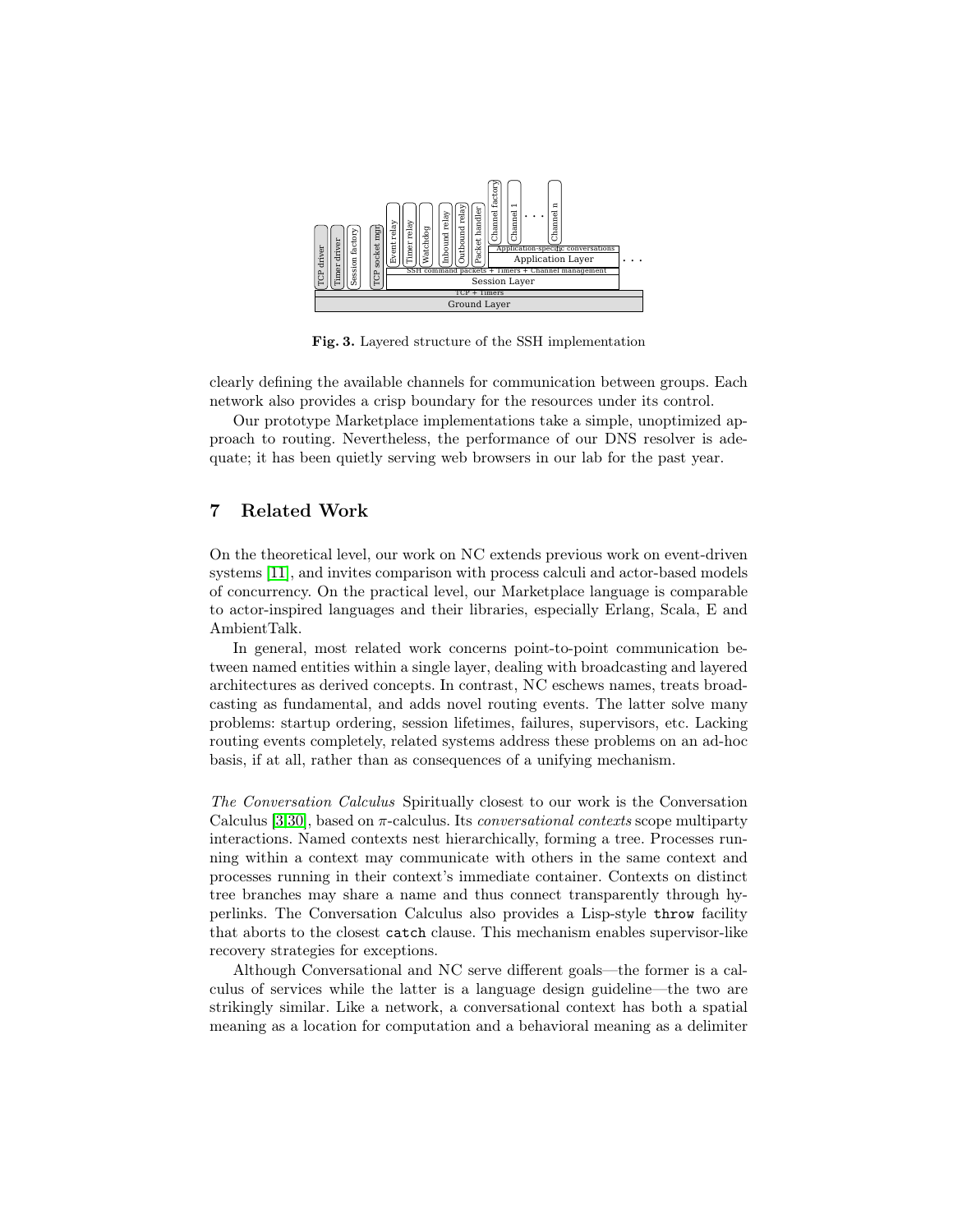for a session or protocol instance. Both calculi permit communication within their respective kinds of boundary as well as across them.

The two calculi starkly differ in three aspects. First, NC cannot transparently link subnets into logical overlay networks because its actors are nameless. Instead, inter-subnet routing has to be implemented in an explicit manner, based on NC's routing events. Proxy actors tunnel events and actions across links between subnets; once such a link is established, actors may ignore the actual route. Any implementation of Conversation Calculus must realize just such explicit routing; NC can provide the same expressiveness as a library feature.

Second, Conversation Calculus lacks routing events and does not automatically signal peers when conversations come to an end—normally or through failure. Normal termination in Conversation Calculus is a matter of convention, while exceptions signal failure to containing contexts but *not* to remote participants in the conversational context. In contrast, Network Calculus's routing events signal failure to all interested parties transparently.

Finally, our implementation experiences with Marketplace suggest that mapping context names to "wire level" identifiers poses [a](#page-18-6) [st](#page-18-7)[eep](#page-19-11) obstacle for a similar effort for C[onv](#page-19-11)ersation Calculus. After all, different parts of the system are going to be written in different base languages. With the explicit demultiplexing in Network Calculus, managing a heterogeneous system poses no problems.

#### Actors One major family of Actor models is due to Agha and colleagues [1,4,29].

Varela and Agha's variation [29] groups actors into hierarchical casts via director actors, which control some aspects of communication between their casts and other actors. If multicast is desired, it must be explicitly implemented by a director. While casts and directors have some semblance to the layered Network Calculus, the two differ in many aspects. Our system's use of pub/sub automatically provides multicast without forcing all members of a layer to use the same convers[at](#page-18-7)ional pattern. Directors are computationally active, but our networks are not. In their place, Network Calculus employs relay actors that connect adjacent layers. Finally, Varela and Agha's system lacks routing events and thus cannot deal with failures easily. They propose mobile messenger actors for localizing failure instead.

In Callsen and Agha's ActorSpace [4] actors join and leave actorspaces. Each actorspace provides a scoping mechanism for pattern-based multicast and anycast message delivery. Besides communication via actorspace, a separate mechanism exists to let actors address each other directly. In contrast, our system performs all communication with subscription-based routing and treats networks as specialized actors, enforcing abstraction boundaries and making it impossible to distinguish between a single actor or an entire network providing some service. Actors may join multiple actorspaces, whereas Network Calculus actors may only inhabit a single network, reflecting physical and logical layering of networks and giving an account of locality. In our system, actors join multiple networks by spawning proxy actors, which tunnel events and actions through intervening layered networks. Finally, ActorSpace does not specify a failure model, whereas Network Calculus signals failure with routing events.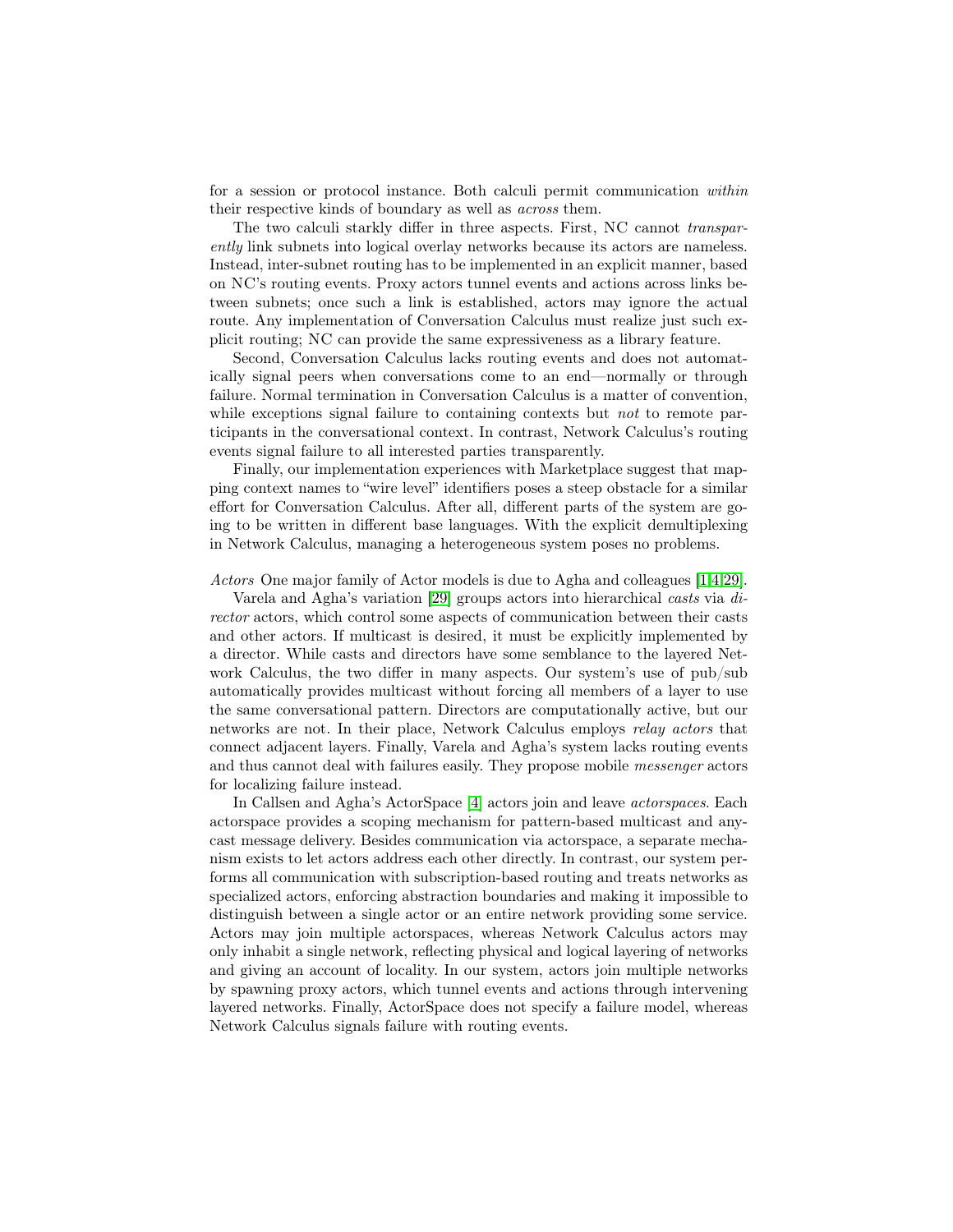All actor model[s l](#page-18-8)ack an explicit interface to the outside world. I/O remains a brute-force side-effect instead of a messaging mechanism. Our functional approach to messaging and recursive layers empowers us to treat this question as an implementation decision.

Mobile Ambients Cardelli and Gordon [5] describe the Mobile Ambient Calculus. An ambient is a nestable grouping of processes, an "administrative domain" within which computation and communication occur.

At first glance, the two pieces of work are duals. While Network Calculus focuses on routing data between domains, from which code mobility can be derived, Mobile Ambients derives message routing from a primitive notion of process mobility. By restricting ourselves to transporting *data* rather than *code* from place to place, we avoid a large class of mobility-related complication and closely reflect real networks, which transport only first-order data. Moving higher-order data (functions, objects) happens via encodings. Furthermore, mobility of code is inherently point-to-point, and the  $\pi$ -calculus-like names attached to ambients reflect this fact. Our pattern-based routing is a natural fit for a more general class of conversational patterns in which duplication of messages is desired.

Mobile Ambients can directly express locks, trading broadcast communication for the ability to express guaranteed-two-party atomic protocols. Network Calculus comes without such locks and guarantees, because communications are always broadcast even if they are intended to be two-party conversations. This seeming weakness is a reflection of our desir[e to](#page-18-9) align Network Calculus with the abilities of real networks, which likewise have no means of expressing atomic transfer of ownership. Hence, programs in Network Calculus must, like Actors, implement distributed locki[ng a](#page-19-12)lgorithms explicitly.

Process Calculi Fournet and Gonthier's Distributed Join Calculus [13] arranges processes in a tree of locations, with [a](#page-18-2)utomatic mobility and communication between them; Network Calculus manages such nonlocal interaction explicitly. Similarly, neither first- nor higher-order  $\pi$ -calculi [26] represent layered or nested process groups; the spatial arrangement of their processes remains implicit.

Middleware A comparison with publish/subscribe brokers [9] supplies an additional perspective. Essentially, a network corresponds to a broker: the routing table of a network is the subscription table [o](#page-18-10)[f a](#page-18-0) broker; the network buffers are broker "queues;" characteristic protocols are used for communication between parties connected to a broker; etc. In short, Network Calculus can be viewed as the first formal semantics of brokers.

 $Erlang/OTP$  The closest relative to Marketplace is  $Erlang/OTP$  [2,8]. Both support isolated "shared-nothing" message-passing processes; crash reporting in the form of explicit events to interested parties; and supervisory processes. Erlang's gen\_server interface corresponds closely to our  $\mathit{interp}_0$  signature.

Marketplace differs from Erlang in its use of: broadcasting in lieu of pointto-point communication; abstract topics to name services versus Erlang's use of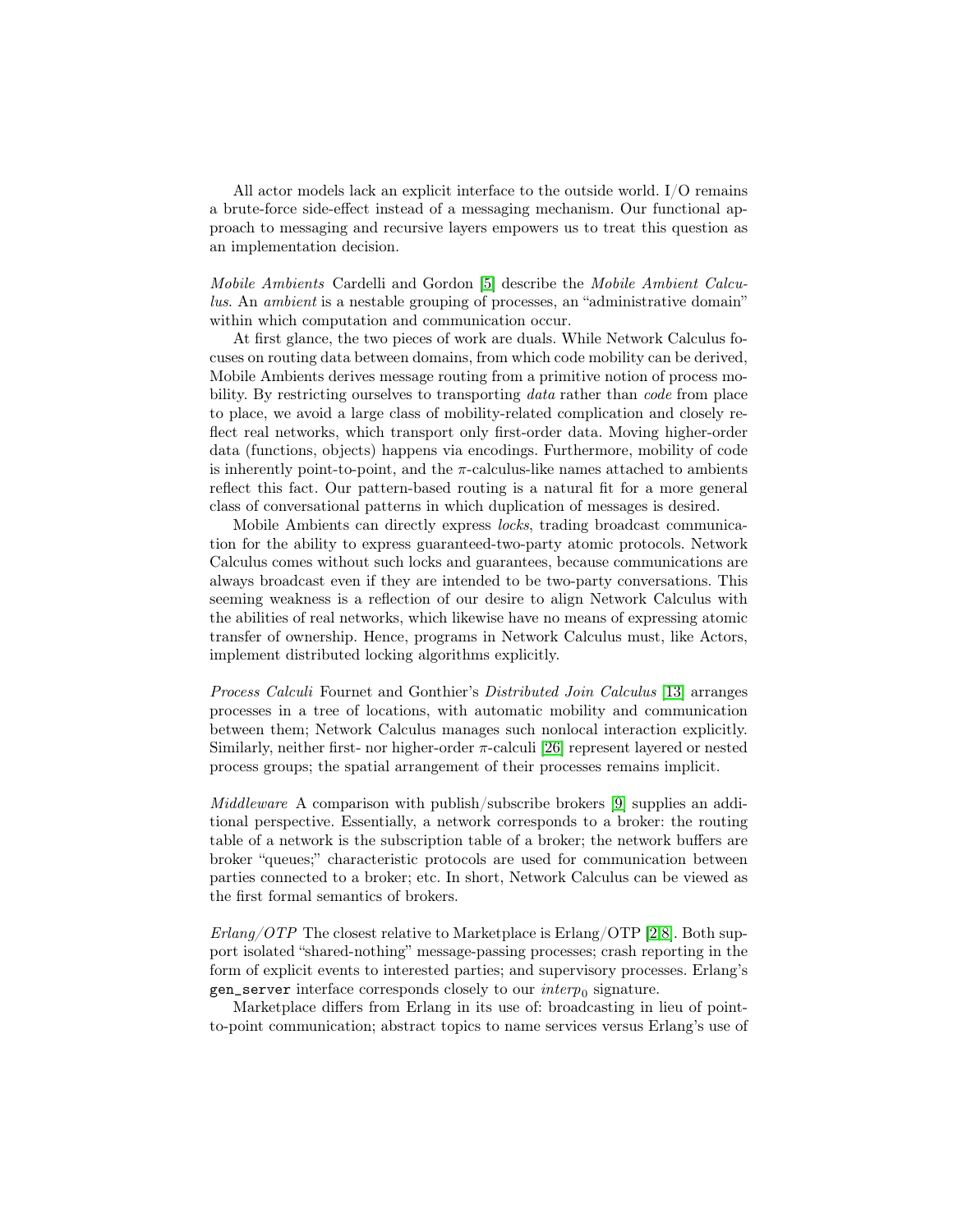process IDs; nesting to demultiplex conversations versus explicit demultiplexing; and routing events versus exit signals and process monitors.

Many of the OTP design patterns are linguistic constructs in Marketplace. For example, debugging and tracing of subsystems requires explicit handling of "debug facilities" and "system messages" by OTP processes, whereas in Mar[ke](#page-18-1)tplace the uniform type of an actor behavior allows tracing actors without changing any code. OTP's global service registries are Marketplace's built-in routing tables. Each Erlang application is responsible for solving its startup ordering problem, whereas Marketplace applications can use routing events to find the required topological dependency ordering implicitly.

Scala Several Scala [14] libraries support Actor-style programming. Most of them implement Erlang-style actor supervision. Notable among the implementations is Akka, which arranges actors in a tree—spawned actors are considered children of the spawning actor—and uses the tree as the basis of supervision. Akka's tree arrangement does not constrain communication, and Akka does not support routing events. Akka's multiple distinct broadcast mechanisms, especially the Eve[ntB](#page-19-13)[us,](#page-19-14) resemble our pub/sub [mec](#page-19-15)hanism. As in Erlang, no special support is provided for solving startup ordering problems.

 $E$  and  $AmbientTalk$  The E programming language provides language-level support for vats [21], which like actors, take atomic turns at responding to events. Their state persists between turns for fault-tolerance and recovery. In addition to Miller and his colleagues [22,34], work on AmbientTalk [28] continues to explore vats. AmbientTalk adds distributed service discovery, error handling, anycast and multicast within a mobile, ad-hoc network context. In contrast to Marketplace, AmbientTalk lacks layering and does not exploit pub/sub communication for service discovery, failures, error handling, etc.

### 8 Conclusion

Existing programming languages fail to support layered communication architectures with linguistic constructs. Instead, programmers develop design patterns and support them with frameworks and libraries. The prevalence of these concepts suggests that language designers should consider the inclusion of appropriate programming constructs. In response, our paper presents a novel language idea—the network—in the form of the Network Calculus, building on existing actor-model designs. With the addition of a network construct, language designers can automatically provide services that programmers routinely redevelop. Programmers in turn can internalize idioms from the networking world to simplify their architectures.

The paper explains how to program in this calculus and how to use it as the basis for a language implementation. We have used Marketplace, our implementation of NC, to create and deploy two major systems. Our experience with this prototype suggests that the resulting applications are more modular than comparable systems while providing sufficient performance for daily use.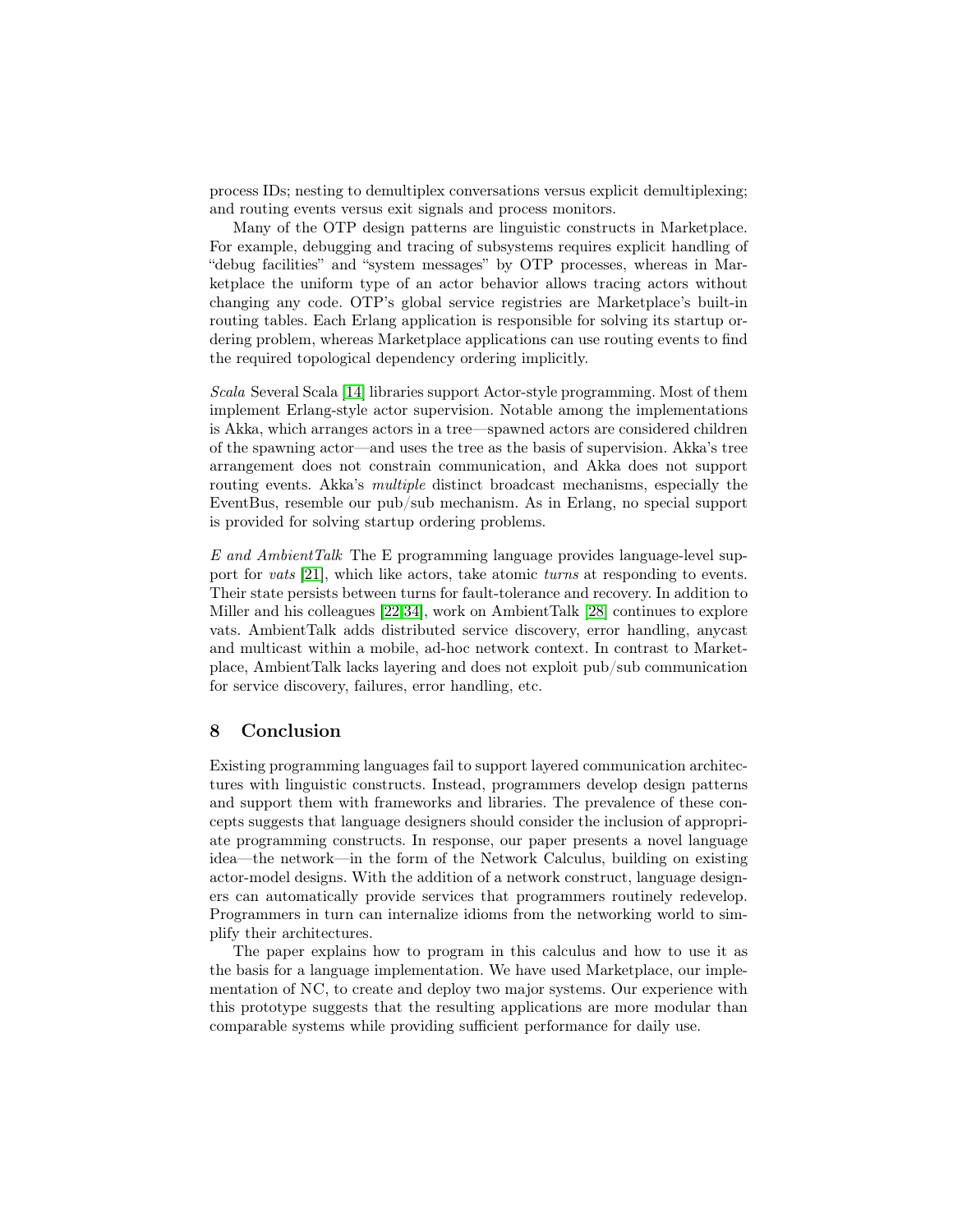NC is a malleable design. In its basic form, it is a deterministic concurrency theory. As discussed, it can readily be extended to a parallel and nondeterministic variant and optimised in protocol-specific ways. We expect to explore both the theoretical framework and its implementation.

<span id="page-18-6"></span>Acknowledgements This work was supported in part by the DARPA CRASH program and NSF Infrastructure grant CNS-0855140. The authors would like to thank Olin Shivers and Mitch Wand for listening to many rough presentations on this material. In addition the participants of NU PLT's coffee round posed many helpful questions that helped hone this research.

### <span id="page-18-10"></span>References

- 1. Agha, G.A., Mason, I.A., Smith, S.F., Talcott, C.L.: A Foundation for Actor Computation. J. Functional Programming 7(1) (1997)
- <span id="page-18-8"></span><span id="page-18-7"></span>2. Armstrong, J.: Making reliable distributed systems in the presence of software errors. PhD thesis, Royal Institute of Technology, Stockholm (2003)
- <span id="page-18-3"></span>3. Caires, L., Vieira, H.T.: Analysis of Service Oriented Software Systems with the Conversation Calculus. In: Proc. 7th Int. Conf. on Formal Aspects of Component Software (2010)
- 4. Callsen, C.J., Agha, G.: Open Heterogeneous Computing in ActorSpace. J. Parallel and Distributed Computing 21(3), 300–289 (1994)
- <span id="page-18-0"></span>5. Cardelli, L., Gordon, A.D.: Mobil[e ambients. Theoretical Com](http://www.erlang.org/doc/design_principles/des_princ.html)puter Science 240(1), [177–213 \(Jun 2000\)](http://www.erlang.org/doc/design_principles/des_princ.html)
- <span id="page-18-2"></span>6. Day, J.: Patterns in Network Architecture: A Return to Fundamentals. Prentice Hall (2008)
- <span id="page-18-5"></span>7. Ene, C., Muntean, T.: A Broadcast-based Calculus for Communicating Systems. In: Proc. of the Workshop on Formal Methods for Parallel Programming (2001)
- 8. Ericsson(AB): Erlang/OTP Design Principles (2012), http://www.erlang.org/ doc/design\_principles/des\_princ.html
- 9. Eugster, P.T., Felber, P.A., Guerraoui, R., Kermarrec, A.M.: The many faces of [publish/s](http://racket-lang.org/tr1/)ubscribe. ACM Computing Surveys 35(2), 114–131 (2003)
- <span id="page-18-9"></span>10. Felleisen, M., Findler, R.B., Flatt, M.: Semantics Engineering with PLT Redex. The MIT Press (2009)
- <span id="page-18-1"></span>11. Felleisen, M., Findler, R.B., Flatt, M., Krishnamurthi, S.: A Functional I/O System. In: ICFP (2009)
- <span id="page-18-4"></span>12. Flatt, M., PLT: Reference: Racket. Tech. Rep. PLT-TR-2010-1, PLT Inc. (2010), http://racket-lang.org/tr1/
- 13. Fournet, C., Gonthier, G.: The Join Calculus: a Language for Distributed Mobile Programming. In: Applied Semantics: International Summer School (2000)
- 14. Haller, P., Odersky, M.: Scala Actors: Unifying thread-based and event-based programming. Theoretical Computer Science 410(2-3), 202–220 (2009)
- 15. Heart, F.E., Kahn, R.E., Ornstein, S.M., Crowther, W.R., Walden, D.C.: The interface message processor for the ARPA computer network. In: Proc. Spring Joint Computer Conference (AFIPS '70). pp. 551–567 (May 1970)
- 16. Hewitt, C., Bishop, P., Steiger, R.: A universal modular ACTOR formalism for artificial intelligence. In: Proc. 3rd Int. Joint Conf. on Artificial Intelligence. pp. 235–245. Morgan Kaufmann Publishers Inc. (Aug 1973)